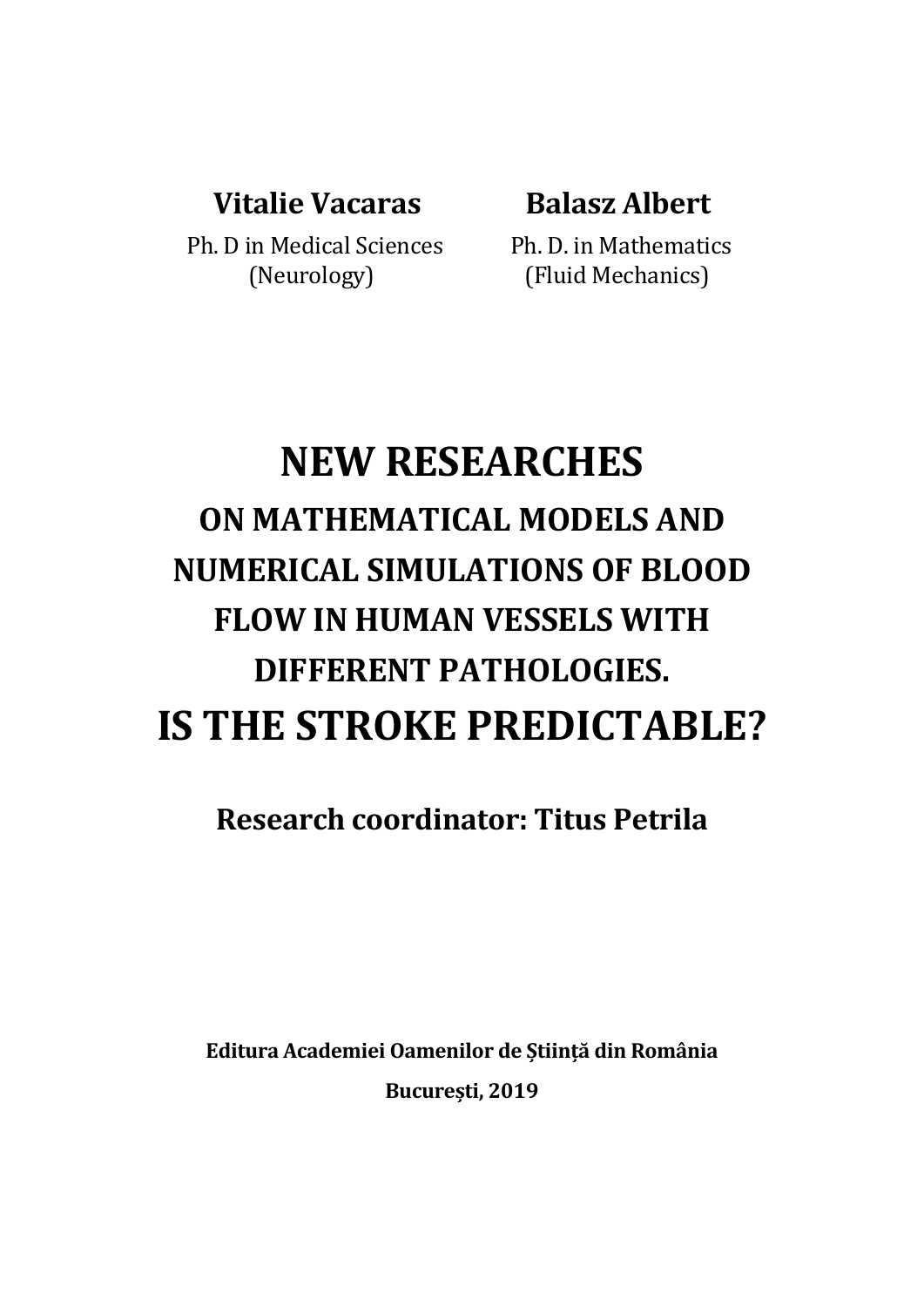**Descrierea CIP a Bibliotecii Naţionale a României VĂCĂRAŞ, VITALIE New researches on mathematical models and numerical simulations of blood flow in human vessels with different pathologies, is the stroke predictable?** / Vitalie Vacaras, Balasz Albert.; research coordinator: Titus Petrila. - Bucureşti : Editura Academiei Oamenilor de Ştiinţă din România, 2019 Conţine bibliografie ISBN 978-606-8636-68-9 I. Albert, Balasz

II. Petrila, Titus (coord.)

**Copyright©Editura Academiei Oamenilor de Știință din România, 2019**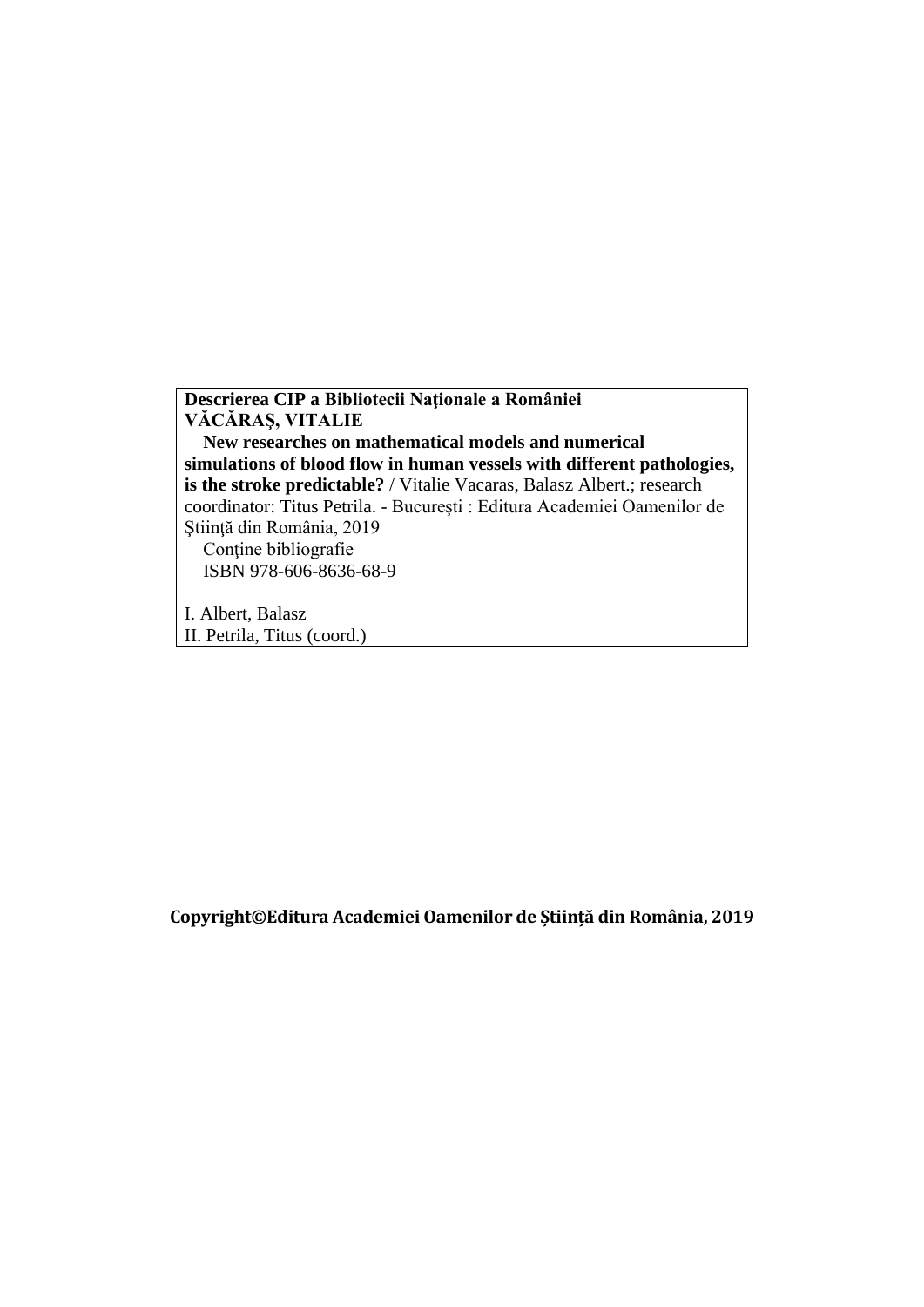## **Table of Contents**

| <b>CHAPTER 1</b>                                                        |
|-------------------------------------------------------------------------|
| The Cardio-Cerebro-Vascular System Methods of Investigation11           |
| <b>CHAPTER 2</b>                                                        |
|                                                                         |
| <b>CHAPTER 3</b>                                                        |
| Mathematical models For the Study of the Blood Flow in Large Vessels45  |
| <b>CHAPTER 4</b>                                                        |
|                                                                         |
| <b>CHAPTER 5</b>                                                        |
|                                                                         |
| <b>CHAPTER 6</b>                                                        |
| Non-Newtonian Approach of the Blood Flow in Large Viscoelastic Vessels  |
|                                                                         |
| <b>CHAPTER 7</b>                                                        |
| Large Caliber Blood Vessel Pseudoaneurysm Following Prosthetic Surgery. |
|                                                                         |
| <b>CHAPTER 8</b>                                                        |
| Comments on the Mathematical Modelling of a Vertebrobasilar Stenosis132 |
| <b>CHAPTER 9</b>                                                        |
| <b>Two- and Three-Dimensional Blood Flow Simulations</b>                |
|                                                                         |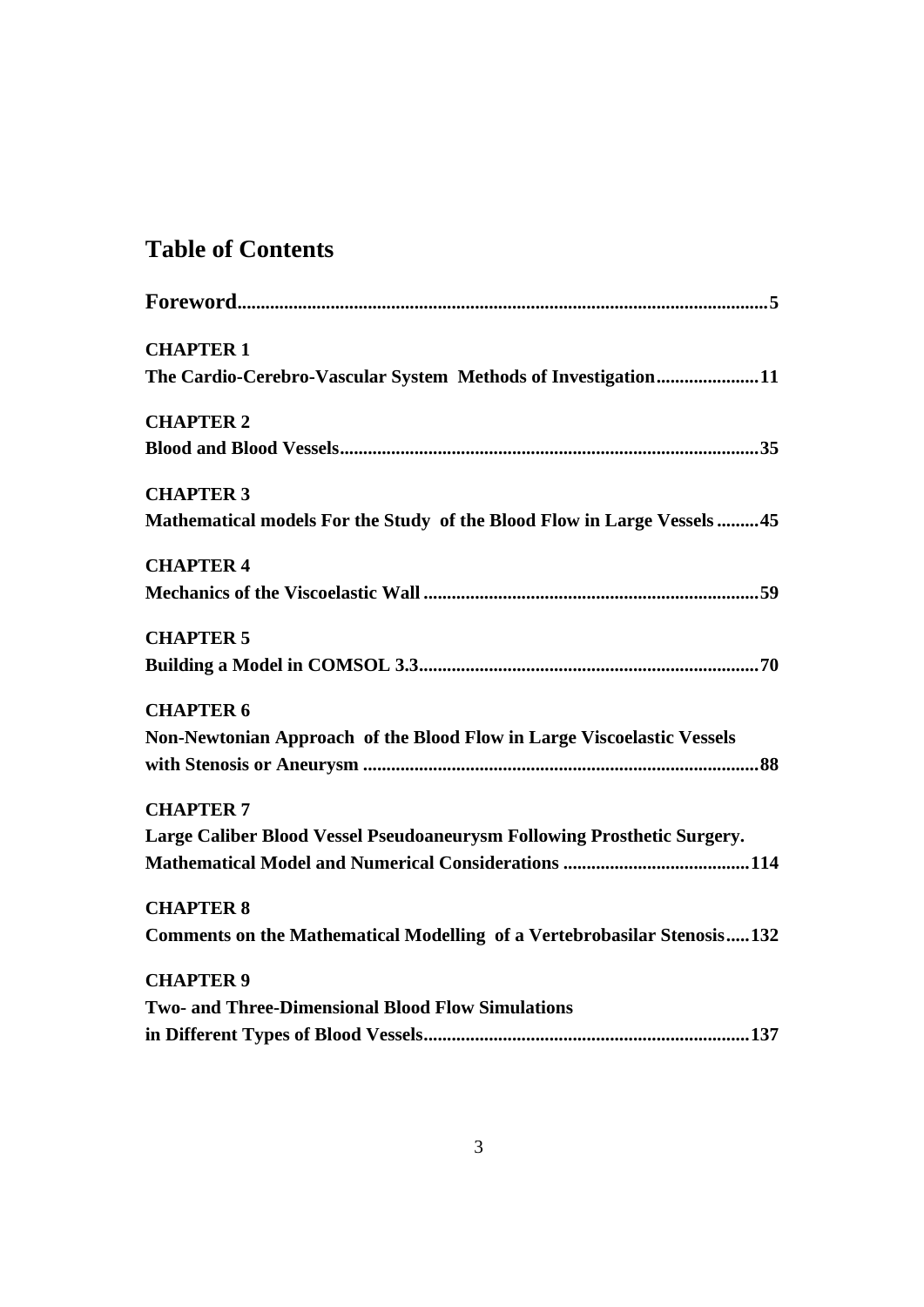#### **CHAPTER 10**

| <b>Non-Newtonian Mathematical Model and Numerical Simulations</b>  |  |
|--------------------------------------------------------------------|--|
|                                                                    |  |
| <b>CHAPTER 11</b>                                                  |  |
| <b>Carotid Artery Reactivity in Response to Sympathetic Stress</b> |  |
|                                                                    |  |
|                                                                    |  |
|                                                                    |  |
|                                                                    |  |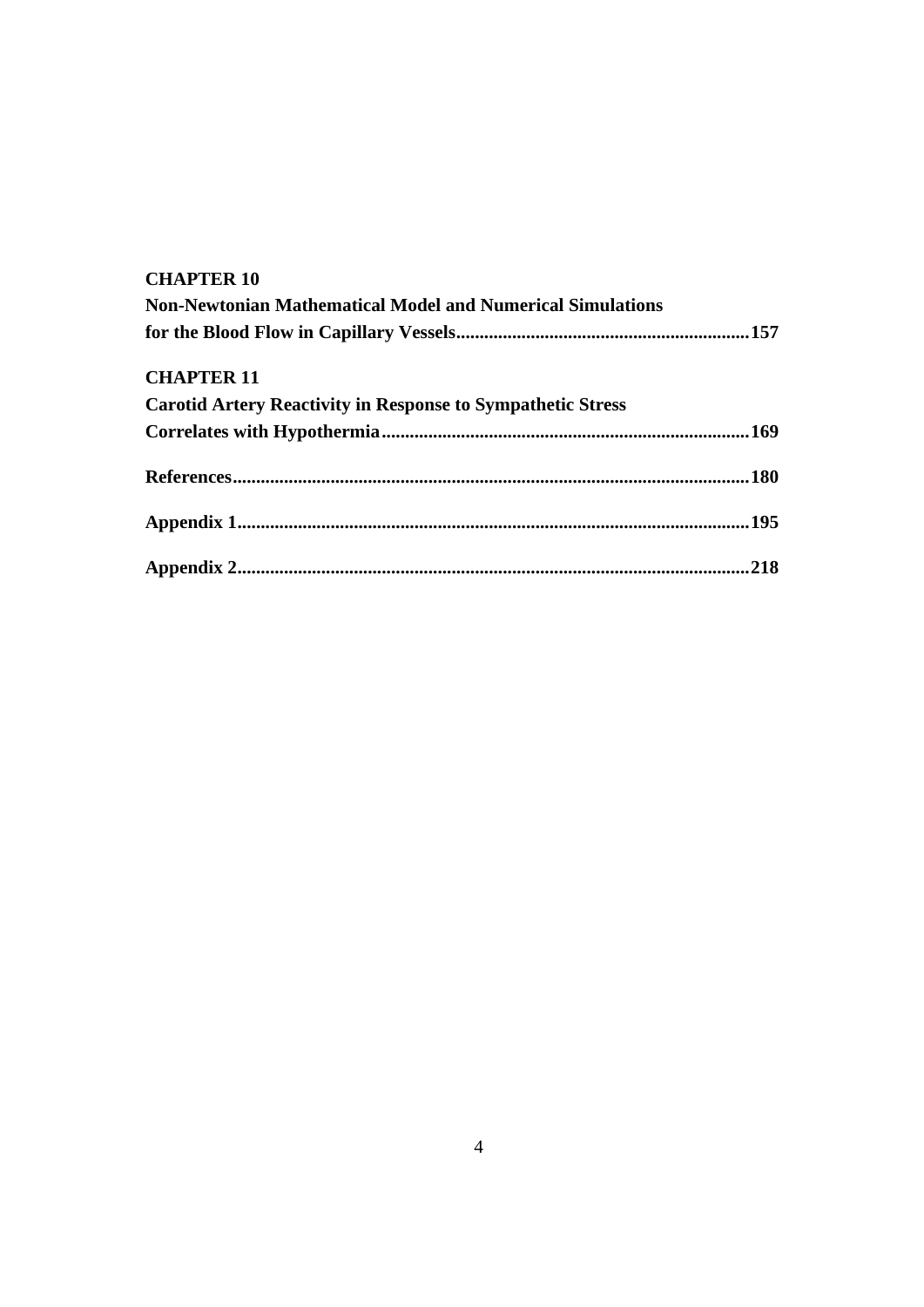### **Foreword**

<span id="page-4-0"></span>The current work offered for publishing is the result of in-depth interdisciplinary investigations performed by neuroscientists and cardiologists in cooperation with specialists in applied mathematics, fluid dynamics and numerical analysis.

The authors Vitalie Vacaras, M.D., specialized in neurosciences and the physicist Balazs Albert, Ph.D. in applied mathematics/fluid dynamics sought to construct mathematical models of the blood flow through various vessel types that would allow numerical simulations of the effective flow. Throughout the content organized in fourteen chapters the authors analyze large (arteries) as well as small (arterioles and capillaries) blood vessels in pathological circumstances often encountered in medical practice. The numerical simulations performed using the package COMSOL Multiphysics (versions 3.3 and 4.4) yield supplementary information about the pathologies in question. Special emphasis is put on the numerical determination of the wall shear stress (WSS), one of the main pathogenic factors in the development of cerebrovascular accidents (strokes).

The first four chapters cover the necessary fundamental concepts of blood and blood vessels physics, dynamics of blood flow through the circulatory system and mechanics of the blood vessel walls. The rest of the work is devoted to the concrete implementation of the blood flow mathematical models using the COMSOL Multiphysics software. The step by step instructions allow users with no special mathematical or information science training to analyze specific medical cases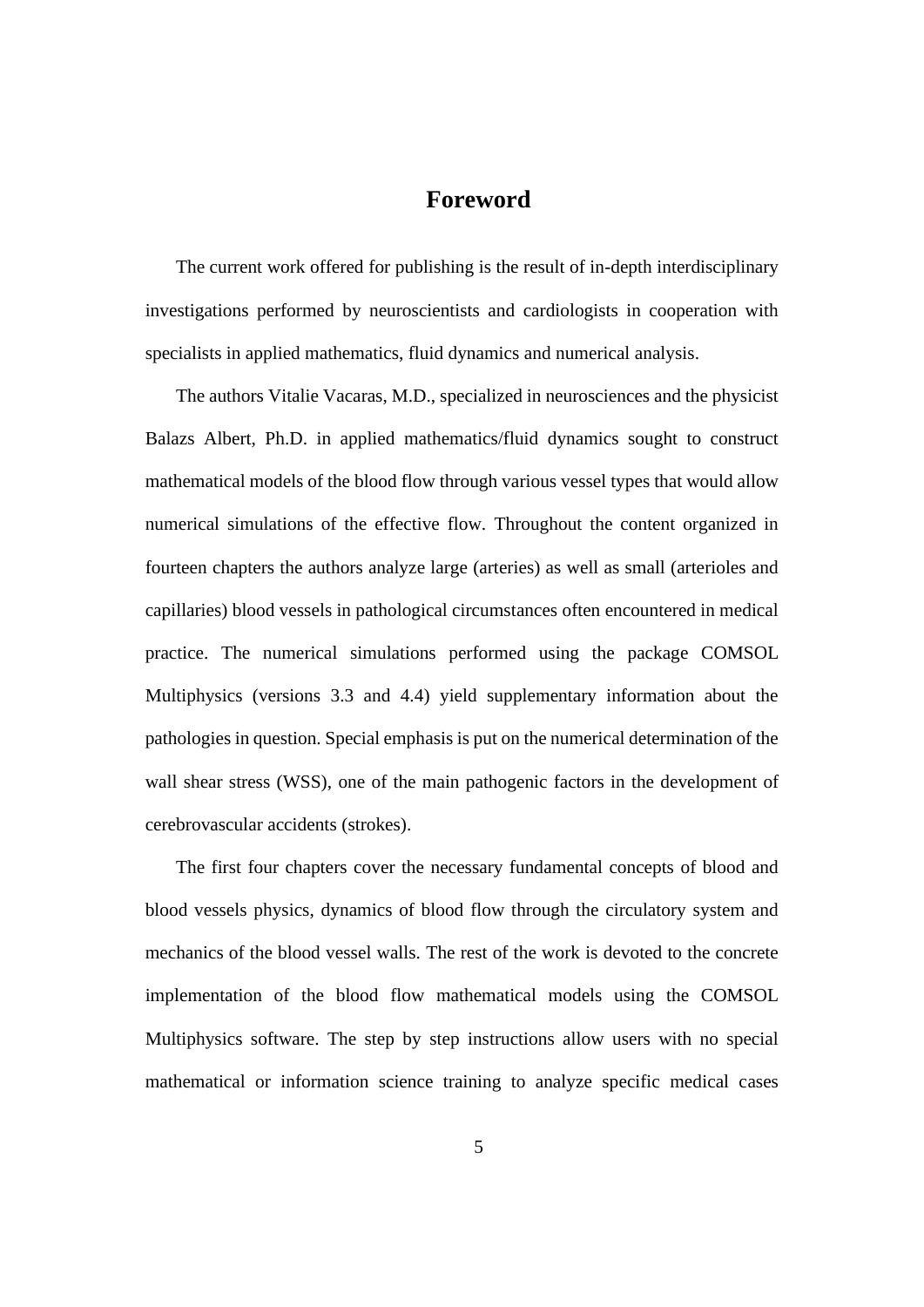involving blood vessel pathologies. That makes this work a valuable instrument for obtaining additional significant information that can be used to prescribe the appropriate course of patient treatment.

A major topic throughout the work is WSS, a main determinant of strokes – currently a major medical problem. The reader will be able to learn how to pinpoint the time and location of major risk events prior to the actual occurrence of a cerebrovascular accident as well as in a post-surgical environment.

The methodology presented in this work, which is addressed to cardiologists and neurologists, can be of real help in the treatment of patients. The work is an example of a truly interdisciplinary project. Besides the elegance of the mathematical models on which it is based, this approach can make a real contribution to the healing of gravely ill patients.

As far as we know there are no similar works in the literature that could serve as a useful instrument in dealing with pathologies of the type mentioned above.

Significant progress in understanding how the cardiovascular system functions in both normal and pathological physiological circumstances was achieved recently by using mathematical models combined with the appropriate numerical algorithms.

The resulting numerical simulations can aid physicians – neurologists, hematologists, surgeons – to choose the most appropriate treatments for patients with circulatory problems.

This new perspective gave birth to a new discipline – computational hemodynamics. It is based on the mathematical models of fluid dynamics, particularly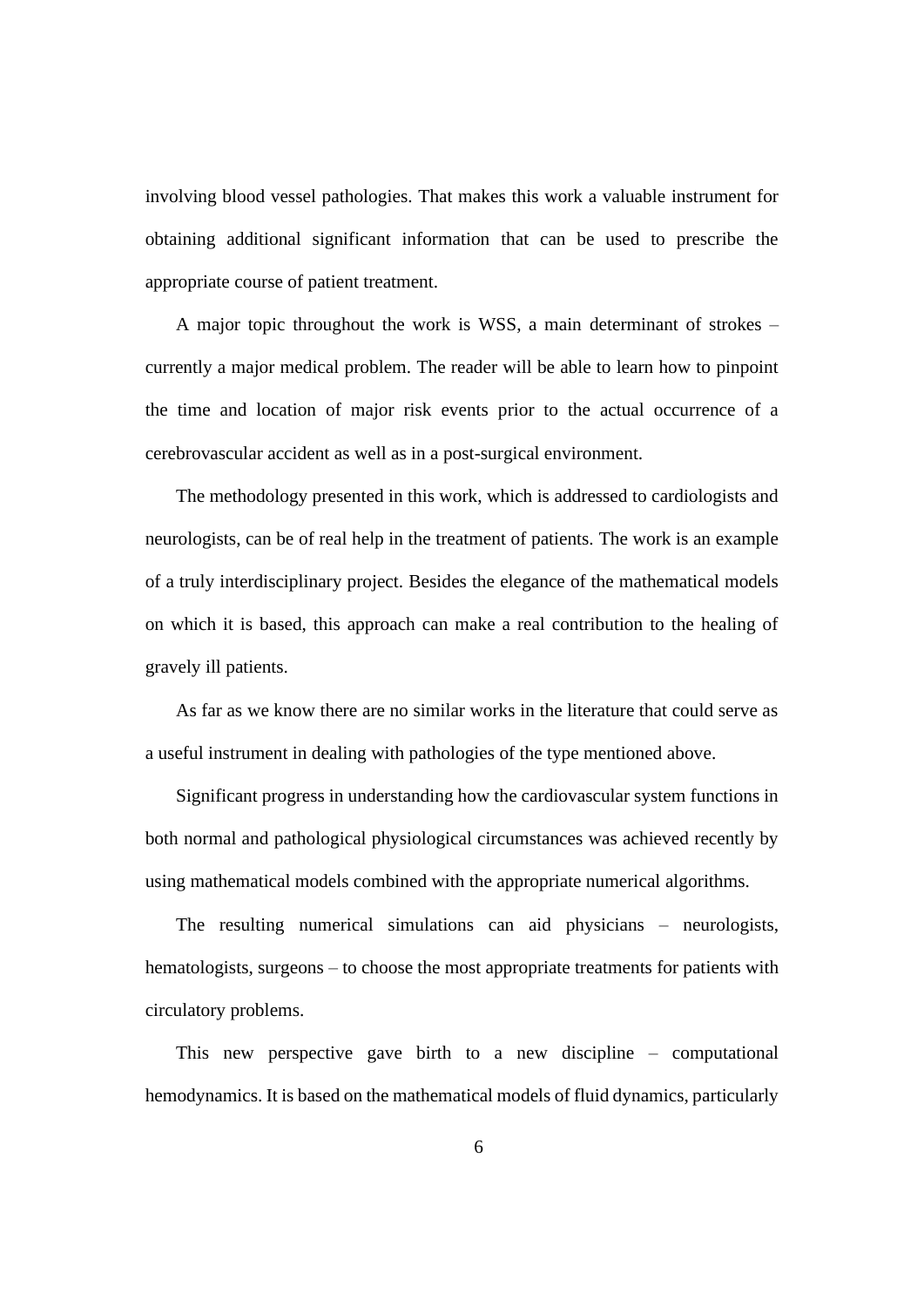of blood flow, and the appropriate computational methods. Much progress has been made in both the modeling and computational aspects of hemodynamics. However, many difficulties related to the study of the cardiovascular system remain unresolved. Undoubtedly, they will be the subject of future research.

This book provides a practical instrument to neurologists, hematologists and surgeons for selecting the optimal treatment modalities of blood circulation pathologies. Identification of the maximum risk regions and assignation of specific values to the risk parameters at the earliest stages of treatment are crucial for a positive outcome. The techniques presented in this work are designed to achieve those objectives.

Using medical imaging information such as the geometry of the affected vessel, the shape of the stenosis or aneurysm, etc., the algorithm presented here makes possible the quantification of the immediate risk of potential, sometime lethal, complications.

Most of the models used in this work focus on the calculation of the wall shear stress (WSS) which plays a major role in the breaking off of atheromatous plaques. Besides wide vessels (arteries), we take into consideration narrow vessels (arterioles) and capillary vessels.

Throughout the work blood is treated as a non-Newtonian fluid (following a viscosity law of type Cross) flowing through vessels with viscoelastic, elastic or poroelastic walls, i.e., arteries, arterioles or capillaries, respectively.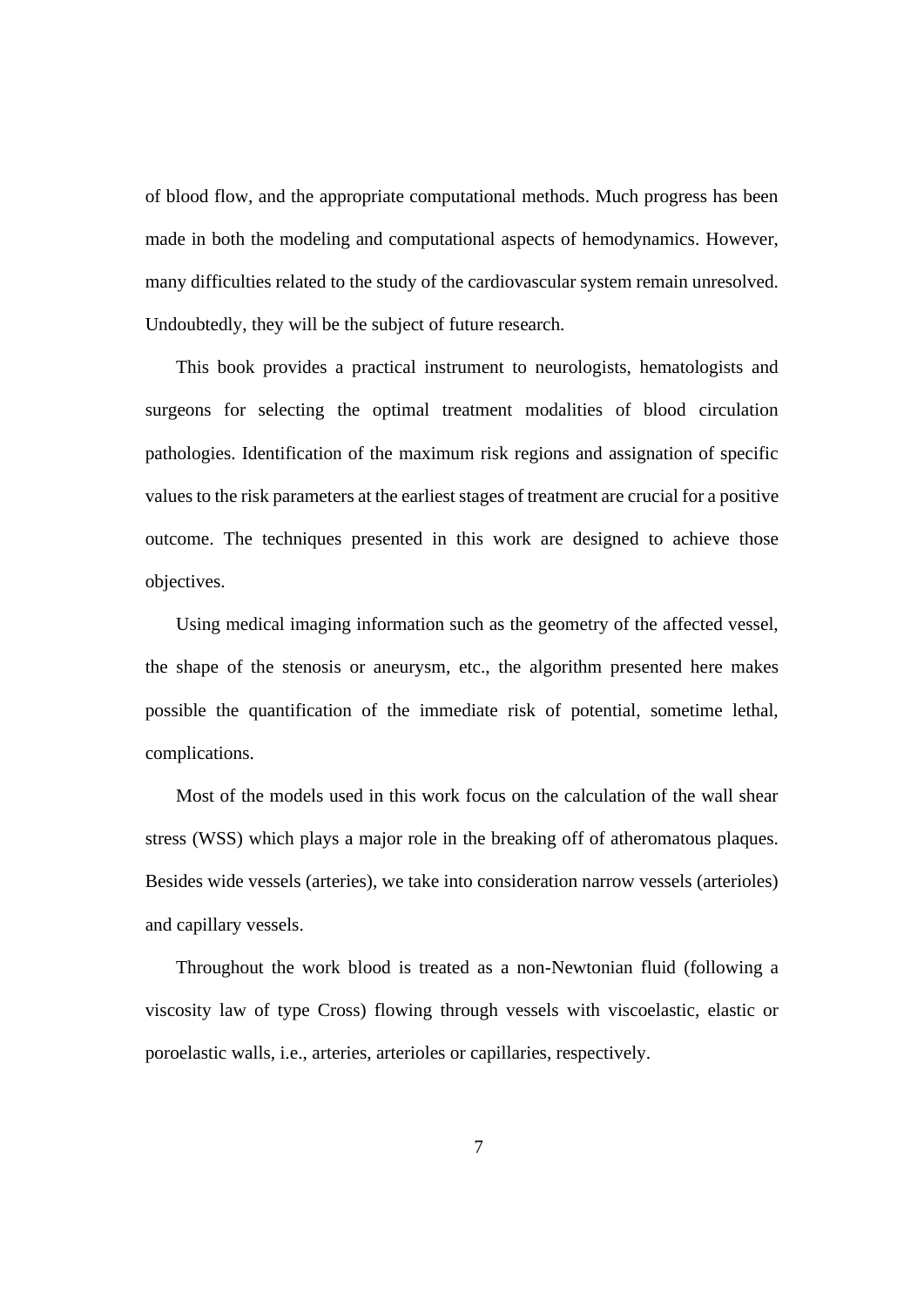The numerical simulations were performed running the Comsol Multiphysics 3.3 simulation software on a personal computer with an Intel Core 2 2.13 GHz processor, 3GB RAM memory and a 600 GB hard disk drive. There was no need for any specialized hardware.

The book presents succinctly basic relevant medical concepts, e.g., blood, blood vessels, stenosis, aneurysm. The reader is introduced also to fluid dynamics concepts such as the mathematical model for the study of fluid motions in wide, narrow and capillary vessels with initial conditions and at the adequate boundaries, and the analysis of the mechanical properties of the three types of vessel walls, i.e., viscoelastic, elastic or poroelastic, respectively.

All the mathematical and mechanical concepts are presented briefly and without proofs. No prior specialty training is necessary unless new approaches or different generalizations are attempted in response to new medical challenges.

*Because of the interdisciplinary character of the work in-depth knowledge of the concepts mentioned above is not required unless potential extensions of the algorithm are attempted in face of significantly more complex medical circumstances.*

The models effectively built in this study pertain to frequently encountered specific medical cases. The technique and steps to follow are the same in other similar or even more complex circumstances.

The following medical problems were analyzed and modeled successively: internal carotid artery (ICA) with stenosis; abdominal artery presenting a double aneurysm (AAA); pseudoaneurysm related to a prosthetic device; Fahraeus-Lindqvist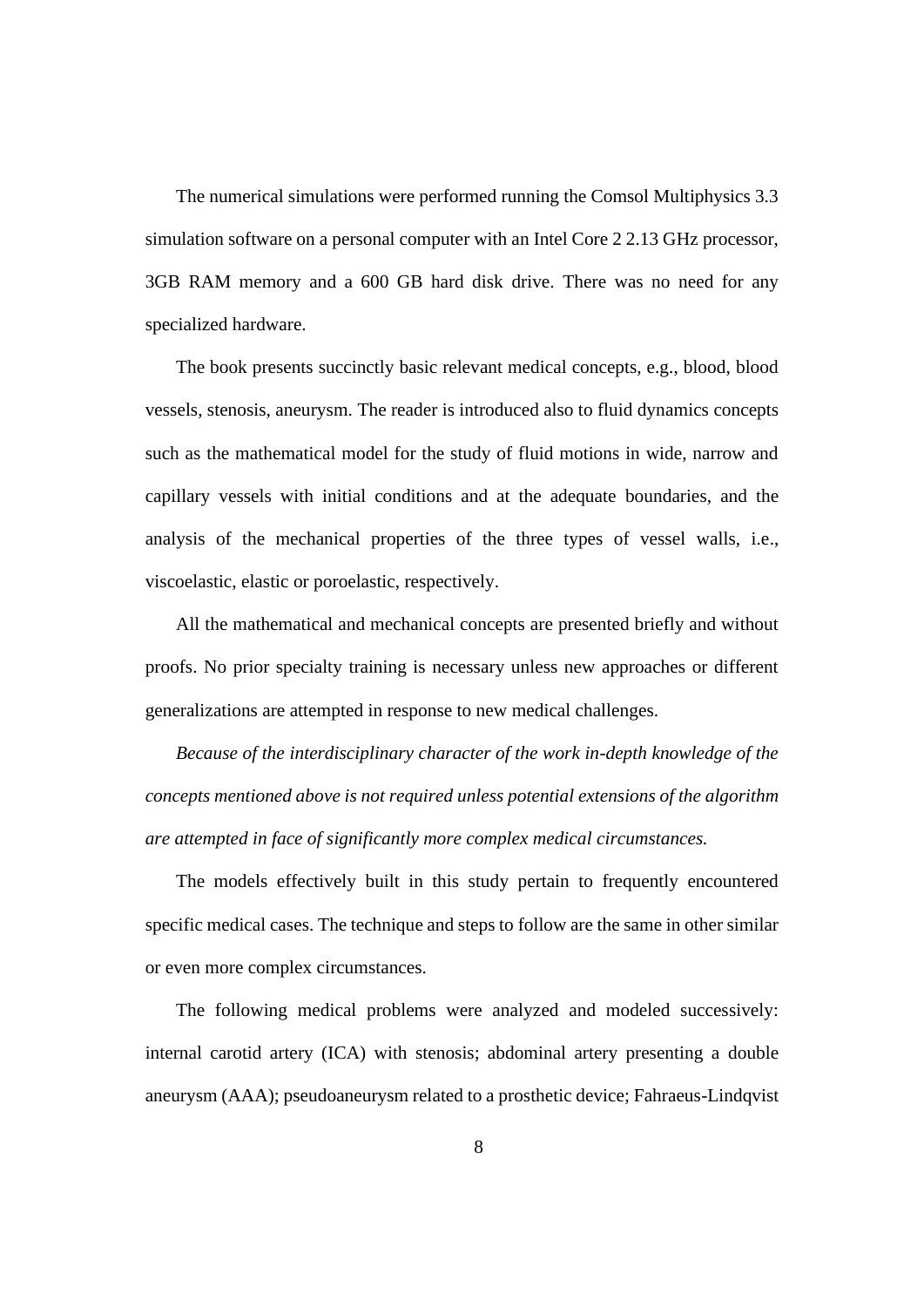effect in arterioles; blood flow in capillaries; an artery with stenosis in a post-stenting situation; obturation of arterioles; basilar artery with stenosis.

The majority of calculations were performed assuming a particular geometry, namely axial symmetry. This was done for logistical reasons but also because the objective was to allow anybody who wishes to simulate a problem related to the pathology of blood movement in vessels to do so even with limited computer resources. The same exact steps may be followed for any three-dimensional geometry but a faster computer with more memory should be used to allow the use of the Comsol 4.3, instead of the Comsol 3.3 package.

Special emphasis was put on cases related to pathologies in brain blood vessels implicated directly in cerebrovascular accidents (strokes). The research subjects were provided by the Neurology Clinic of the Iuliu Hațieganu University of Medicine and Pharmacy, Cluj-Napoca. The results of numerical simulations had a decisive influence during the treatment.

This works is addressed especially to physicians interested in the pathology of blood vessels: neurologists, hematologists, surgeons, etc. By following the prescribed steps, it allows them to pinpoint the regions of maximum risk, to assign the respective risk parameters and, implicitly, decide on intervention methods. This can be done without specialized knowledge in mathematics or fluid mechanics.

The book is also meant for specialists in computational fluid dynamics. They may be interested in developing the existing mathematical-mechanical models beyond the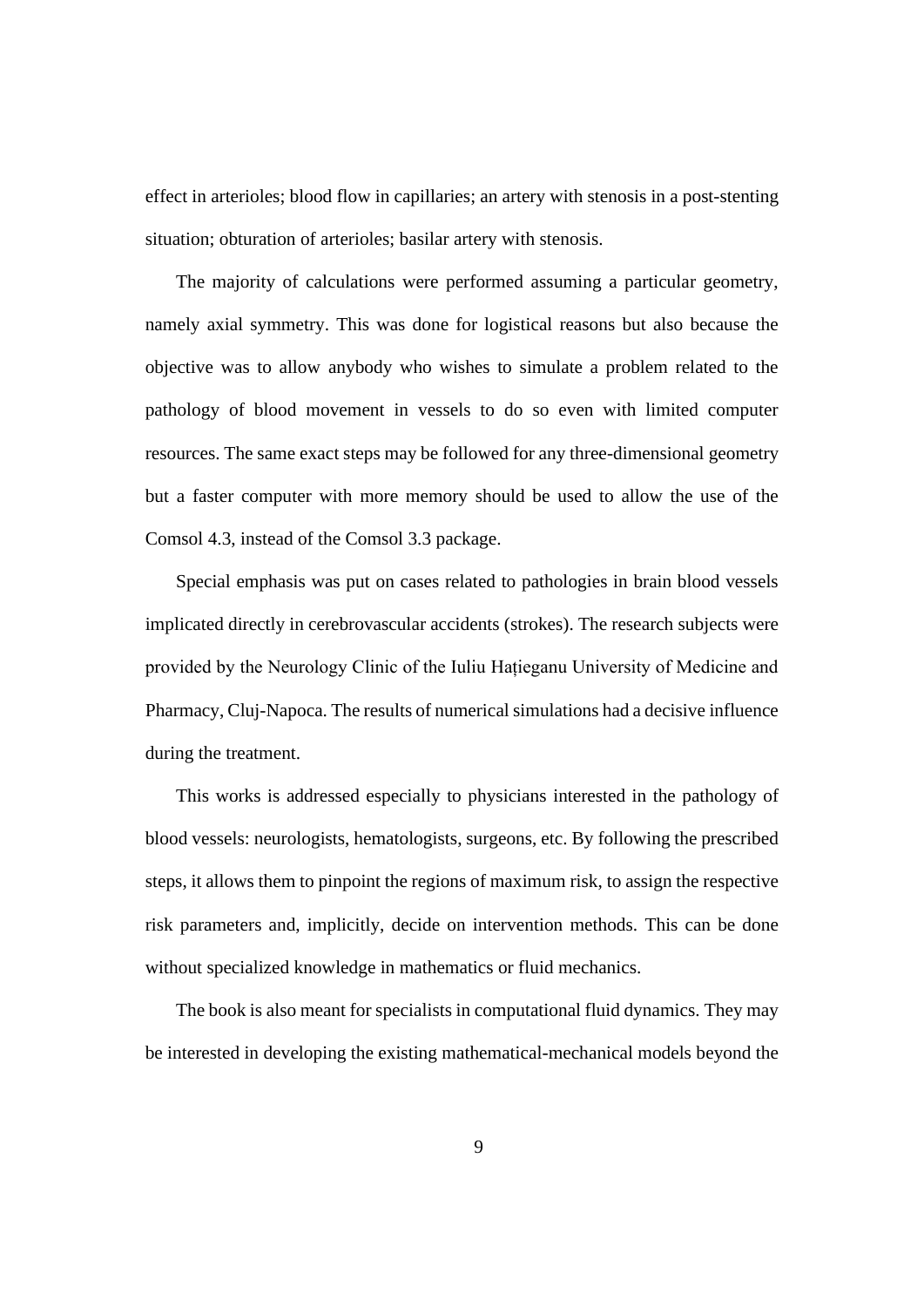current pathologies covered by computational hemodynamics in order to meet new medical challenges.

This research was conducted under the auspices of the Academy of Romanian Scientists over a period of six years.

The authors are Vitalie Vacaras, M.D. specialized in neurology who provided the research subjects and the physicist Balazs Albert, Ph.D. (mathematics, specialized in fluid dynamics).

#### Titus Petrila, Ph.D.,

Emeritus professor of the Babes-Bolyai University Cluj-Napoca (Romania) coordinator of research related to mathematical modeling of blood flow.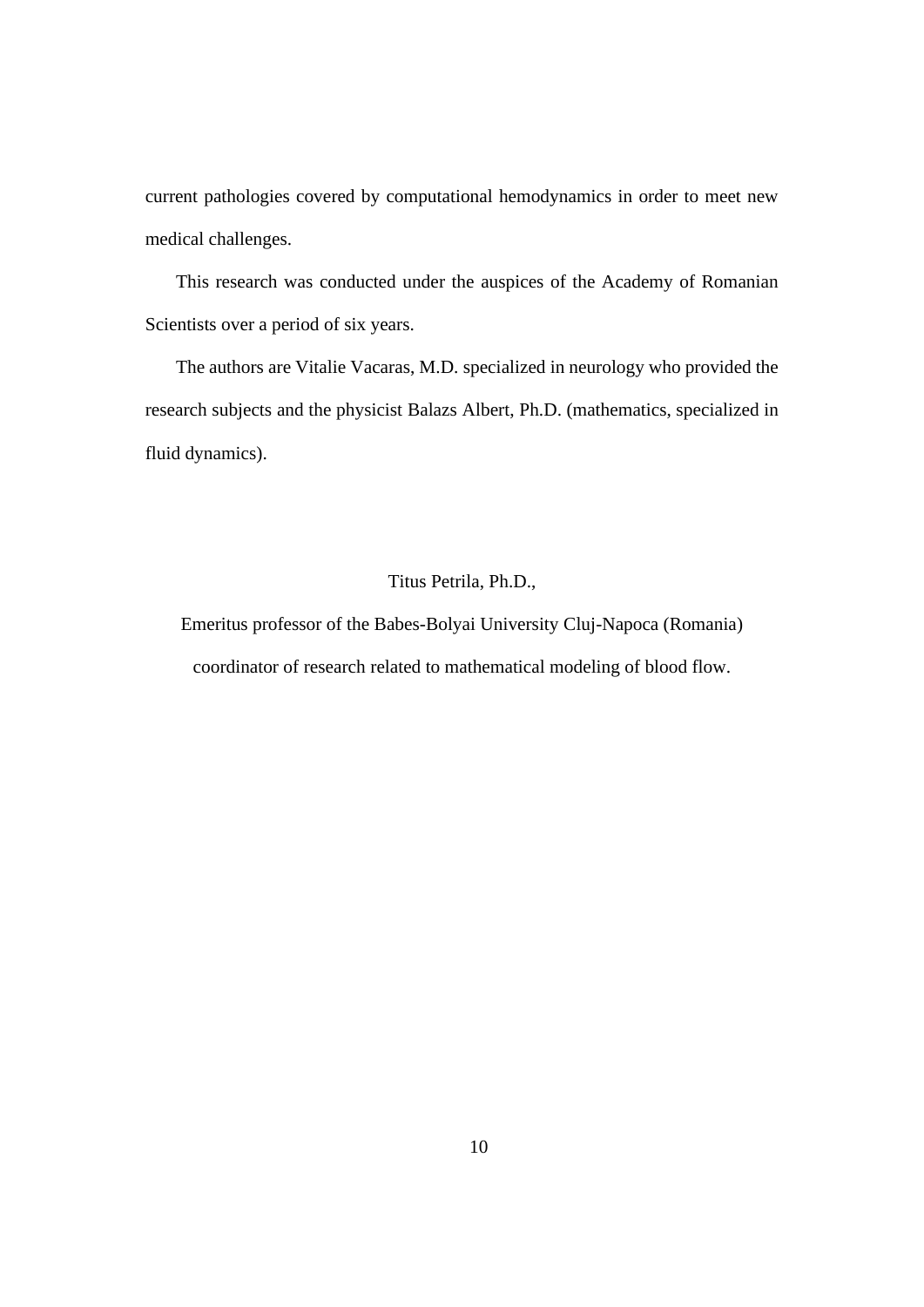## **CHAPTER 1 The Cardio-Cerebro-Vascular System Methods of Investigation**

<span id="page-10-0"></span>The cardio-vascular system has, as a main role, the transport of nutrients and oxygen towards every cell of the human body. The cardio-vascular system is made up of the heart and blood vessels (arteries, transporting blood from the heart to the tissues, and veins, transporting blood to the heart). The blood vessels' system looks like a tree, in which the main artery, the aorta, branches out into blood vessels with smaller and smaller diameters, leading finally to the formation of the capillary network ([26], [140].

The cardio-vascular system is, actually, made up of two circulatory networks – the systemic circulation, whose role is to insure the nutrition of the human tissues, in such a manner that they receive the needed nutrients and oxygen, and the pulmonary circulation, which insures the blood oxygenation and the elimination of carbon dioxide [39].

The blood circulation starts with the blood passing from the left atrium to the left ventricle, during the diastole, followed by the blood being pumped out from the left ventricle to the aorta during the systole. Blood flows from the aorta to the large arteries, arterioles and capillary network. Here, at the capillary level, takes place the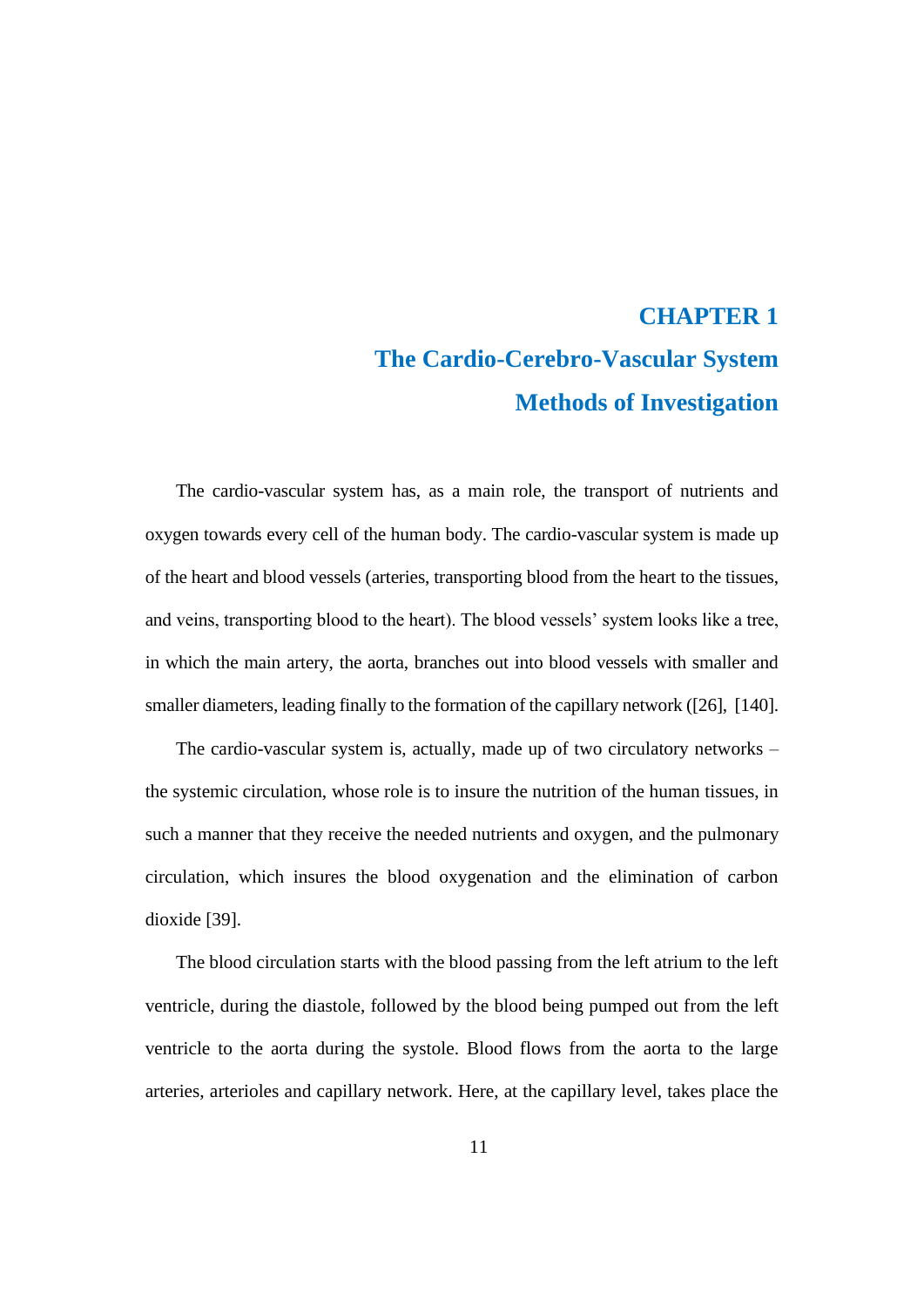exchange of substances between tissues and blood ([26], [39]). The blood, filled with carbon dioxide and toxic waste from the tissues comes back to the heart through the venous system, up until the right atrium. Here is where the pulmonary circulation starts, transporting poorly oxygenated blood from the heart to the lungs, through the pulmonary artery, where it will be oxygenated and the it comes back to the left atrium through the pulmonary veins ([26], [39])

The circulatory system is made up of blood vessels of different sizes and structures, well-adjusted to their roles [39].

#### Arteries

Arteries transport blood from the heart to the tissues. All arteries, except the pulmonary artery, transport oxygenated blood.

The arterial wall is made out of three layers:

1. Adventicea: the external layer of the arterial wall, made up of collagen fibers disposed in an irregular manner, fibroblasts, a few elastic fibers and blood vessels (vasa vasorum) [6].

2. Media: middle layer of the arterial wall, made up of concentrical layers of smooth muscle fibers mixed with elastic fibers, arranged between two layers of elastic fibers (internal elastic membrane and external elastic membrane). These are arranged in a substance rich in proteoglycans, which is the "cement" of interstitial spaces [6].

3. Intima: the internal layer of the arterial wall, made up of a layer of endothelial cells and conjunctive tissues [6].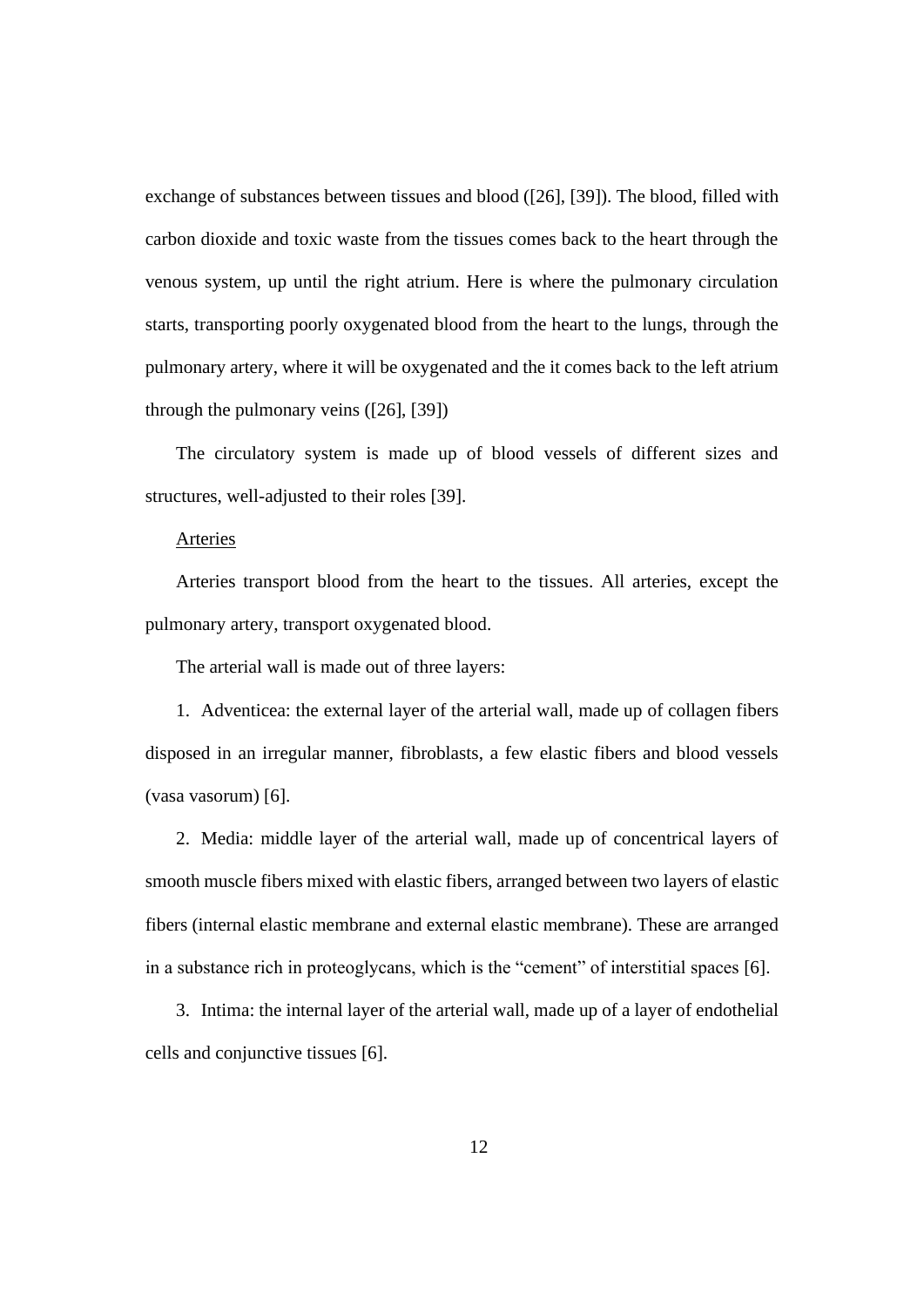The structure of the aorta and of the large vessels is in agreement with the roles they play in transporting blood and adjusting to the heart's pumping effect, through the elastic fibers in its structure ([6], [39]).

The wall of the arterioles has fewer elastic fibers and more muscular fibers. These produce resistance to the blood flow, even minimal alterations of the arteriolar diameter cause important effects on the peripheral blood pressure ([26], [39]). The muscular fibers are innervated by vasoconstrictor noradrenal fibers, and rare vasodilator collinergic fibers [39].

Capillaries are the blood vessels with the smallest diameter, through which the exchange of substances between blood and tissue is realised. The capillary wall is made up of a single layer of endothelial cells, facilitating in this way the passing of substances to and from the tissues. The main characteristic of the capillary wall is the selective permeability – it only allows certain substances to pass [39].

There are three types of capillaries:

• Fenestrated capillaries – have numerous pores of different sizes. They are found mainly in the small intestines and allow large sized molecules to pass ([6], [39]).

• Continuous capillaries – the endothelial wall has tight junctions, making them impervious to everything but very small molecules. This type of capillaries is found mainly in the brain tissue, and it allows only the passing of water and ions ([6], [39])

• Discontinuous capillaries – the endothelial wall has large sized pores and increased spaces between the cells, allowing large sized molecules to pass. This type of capillaries is found in the liver ([6], [39]).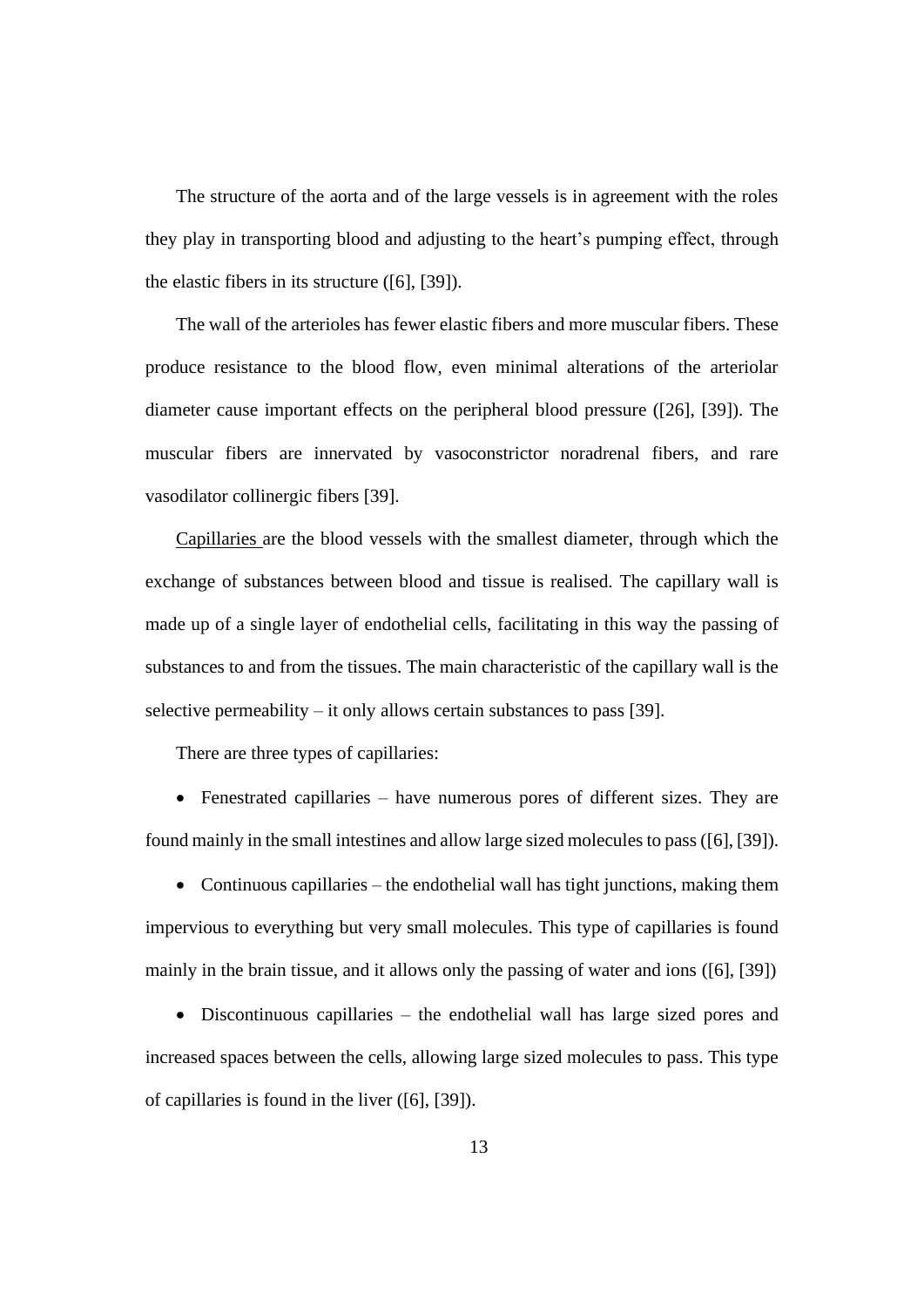The exchanges that happen at a capillary level are facilitated by a "game" of pressures. The blood passed to and from the capillaries through diffusions, the molecular movement going from the low-pressure compartment to the high pressure one.

This movement is influenced, on one side, by the hydrostatic pressure in the capillaries – basically, the arterial pressure or the pressure created by the blood flow through the vessels – and on the other side the osmotic pressure – constant pressure [39]. These two pressures interact at the capillary level and cause the exchange of nutrients at a tissulary level [39].

The veins transport blood filled with carbon dioxide and leftovers of the cellular process to the heart [39].

The venous wall is made up of three layers:

1. Adventice: the external venous layer, made up of collagen fibers and conjunctive tissue.

2. Media: made up of smooth muscle fibers and elastic fibers.

3. Intima: made up of endothelial cells.

Medium and large veins have valves, which prevent backwards blood flow and facilitate the flow of blood towards the heart [6].

#### **Cerebral circulation**

The brain is the most irrigated organ of the human body, the arterial flow at this level coming from two pairs of large sized arteries: the right and left internal carotid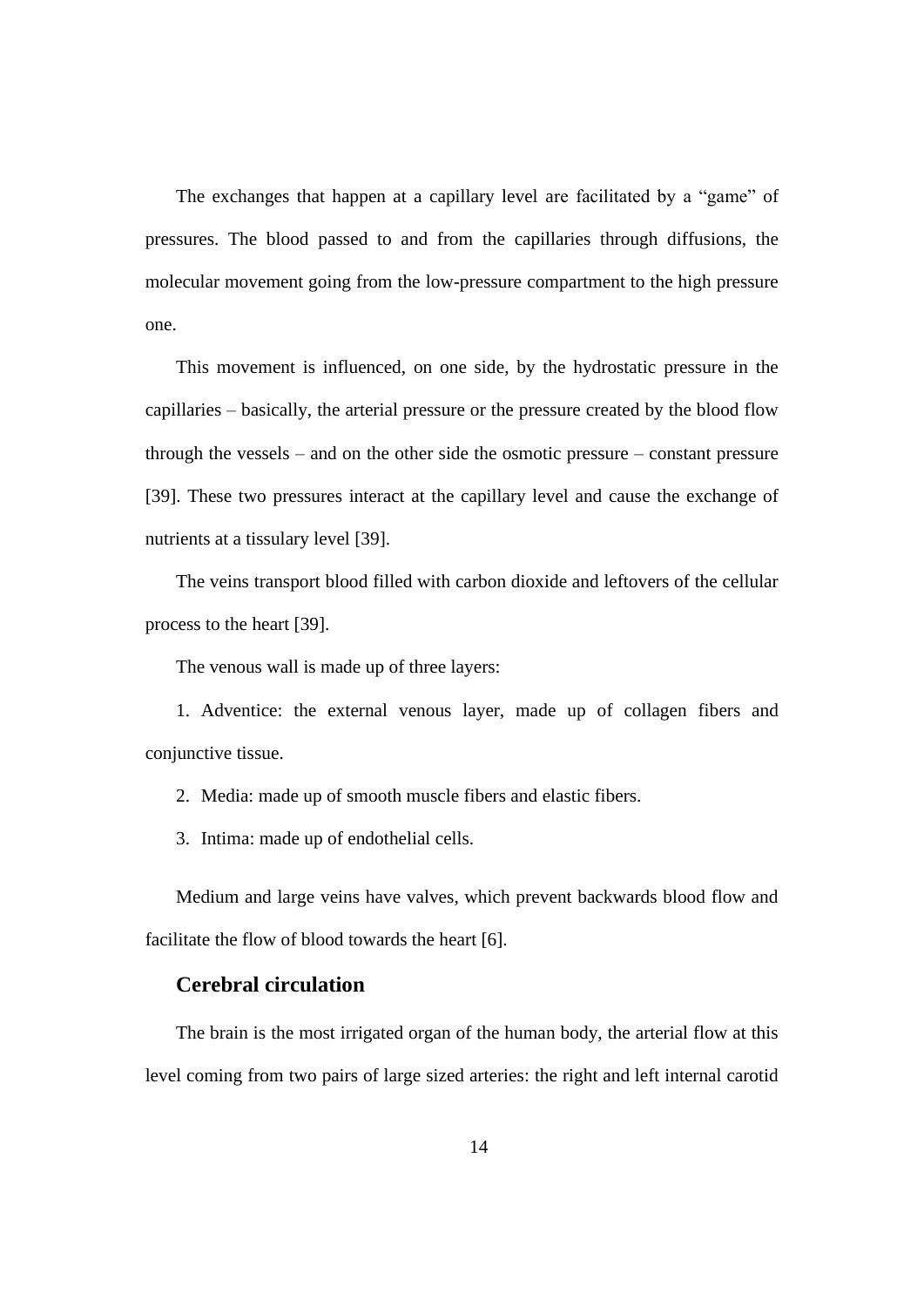arteries and right and left vertebral arteries (which come together as the basilar artery) [39], [48].

The cerebral hemispheres are irrigated mainly by branches of the carotid arteries, and the cerebellum and brainstem by branches of the vertebral and basilar arteries.

The basilar artery together with the two carotid arteries and the communicating arteries come together in the brain in an anastomotic circle, known as the circle of Willis [48].

From the circle of Willis take form three pairs of arteries – the anterior, medium and posterior cerebral arteries – which irrigate through their branches the cerebral cortex.

#### Brain vessels architecture

Leptomeningeal blood vessels are intracranial blood vessels at the surface of brain hemispheres, are surrounded by cerebro-spinal fluid and branch out into smaller arteries who penetrate into the brain tissue. Penetrating arteries are situated in the Wirchow-Robin space (continuing the subarachnoid space) [48]. Once they reach the brain tissues, they become intraparenchymal arterioles [77].

There are a few differences, both structural and functional, between the surface and the parenchymal arteries.

The surface arteries are innervated by extrinsecal nervous fibers, belonging to the peripheral nervous system, and the parenchymal ones by intrinsic fibres, from the brain.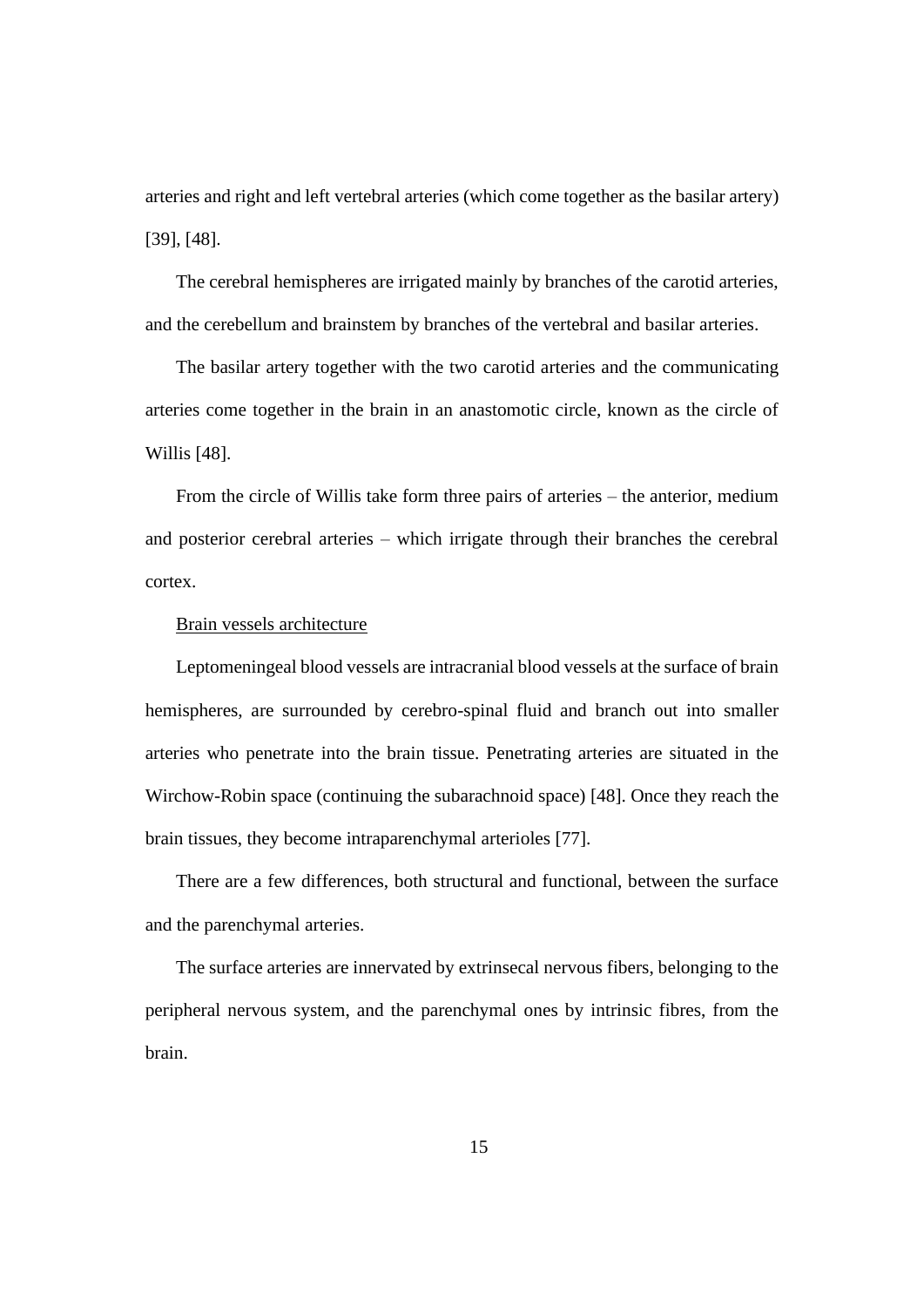The parenchymal arteries have a single layer of smooth muscle fibers with a circumferential orientation, but with and increased base tonus, and don't respond to some neurotransmitters with important effects on the leptomeningeal arteries (ex. serotonin, norepinephrine) [20].

The surface vessels have a vast collateral network, so that the stenosis or occlusion of one of them does not cause an important decrease in the cerebral blood flow at that level. On the other hand, the parenchymal arteries are long, thin, branchless arteries, and the occlusion of one of those arteries causes the infarction of the tissue irrigated by it [65].

Despite the differences between the two types of arteries in the brain, they all have a high specialized endothelium with barrier properties different from the ones in the peripheral circulation. Because of these properties and of the extremely rigorous control of the nutrient, ions and water exchange between brain tissue and blood, the endothelium of the cerebral arteries has earned its name of "blood brain barrier" [1], [79].

The cerebral venous system is an interconnected system made up of dural sinuses and cerebral veins. The venous drain is made through two groups of valveless veins: cortical superficial veins and deep veins (central). The cortical superficial veins are located in the pia mater and insure the venous drainage of the cerebral cortex and the subcortical white matter. The deep veins are subependymal, internal cerebral, basal veins and the great vein of Galen. These veins insure the venous drainage of deep white matter and periventricular grey matter. Together with the superficial cerebral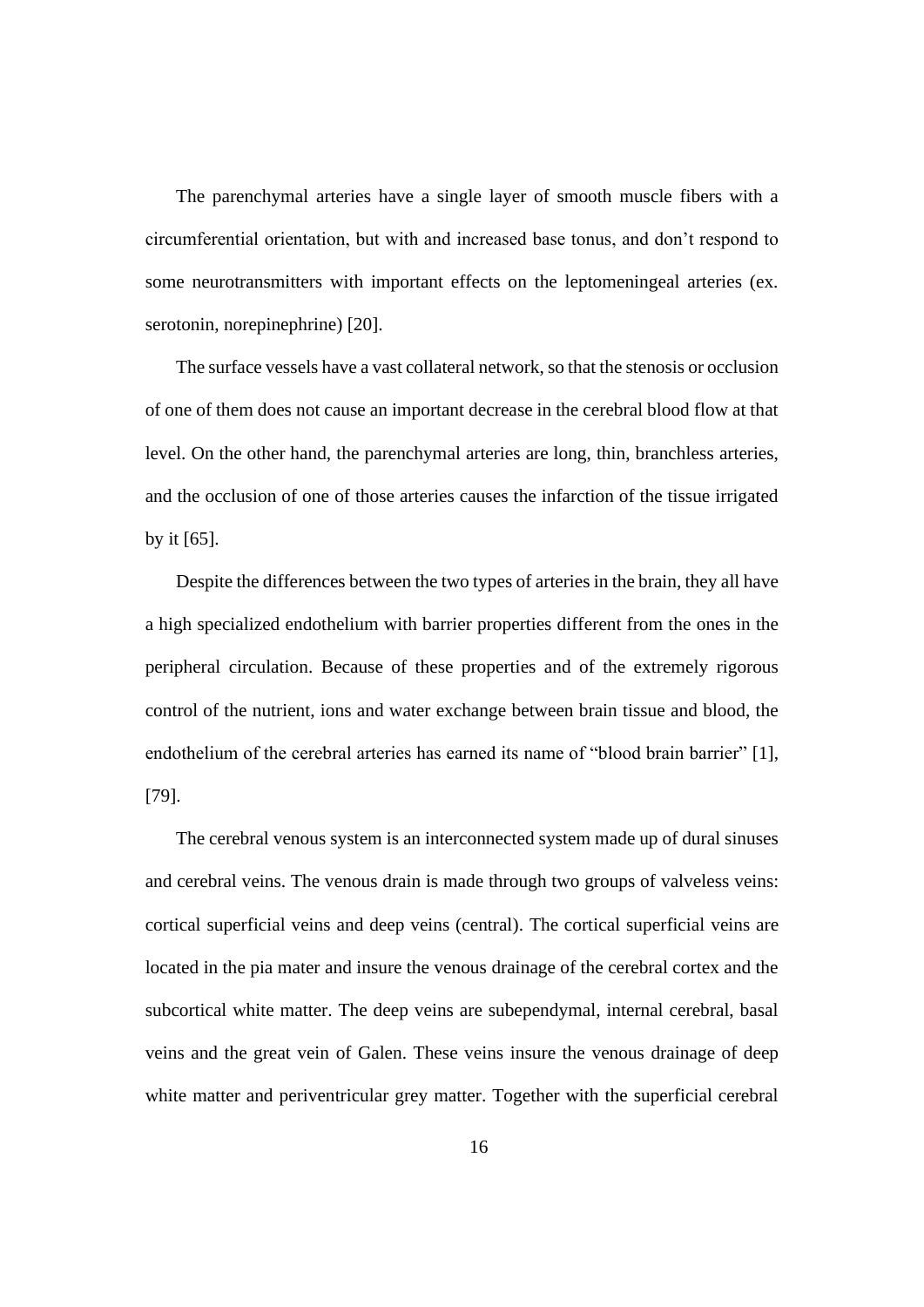veins they flow into the superior sagittal sinus, then sigmoid sinus and finally jugular veins. The venous drainage of the cerebellum is made mainly through the inferior cerebellar veins and occipital sinuses, and the brainstem's drainage is made into the transvers sinuses [50], [82].

#### Cerebral blood vessel structure

The cerebral artery wall is made out of three concentric layers: internal layer or intima is made up of a single layer of endothelial cells and internal elastic membrane; next layer is media, made up of smooth muscle fibers, collagen fibers and elastane; external layer or adventice is made up of collagen fibers, fibroblasts, perivascular nervous endings and rare astrocytes [55].

Unlike systemic arteries, cerebral arteries don not have an external elastic membrane in their structure, but they have a very well developed internal elastic membrane. Also, the elastic fibers are in a much lower number, and the adventice is much thinner [39], [55].

The number of smooth muscle fibers varies according to the size of the vessel, large vessels such as the internal carotid artery having up to 20 layers of muscle fibers; the superficial cerebral arteries have up to 3-4 layers of muscle fibers, and parenchimal arterioles have a single layer of muscle fibers. The muscle fibers in the media of the cerebral arteries are circular, with a perpendicular orientation on the direction of the blood flow. Cerebral veins have very thin walls, and unlike the peripheral veins, they don't have valves [50], [55].

#### Cerebral microcirculation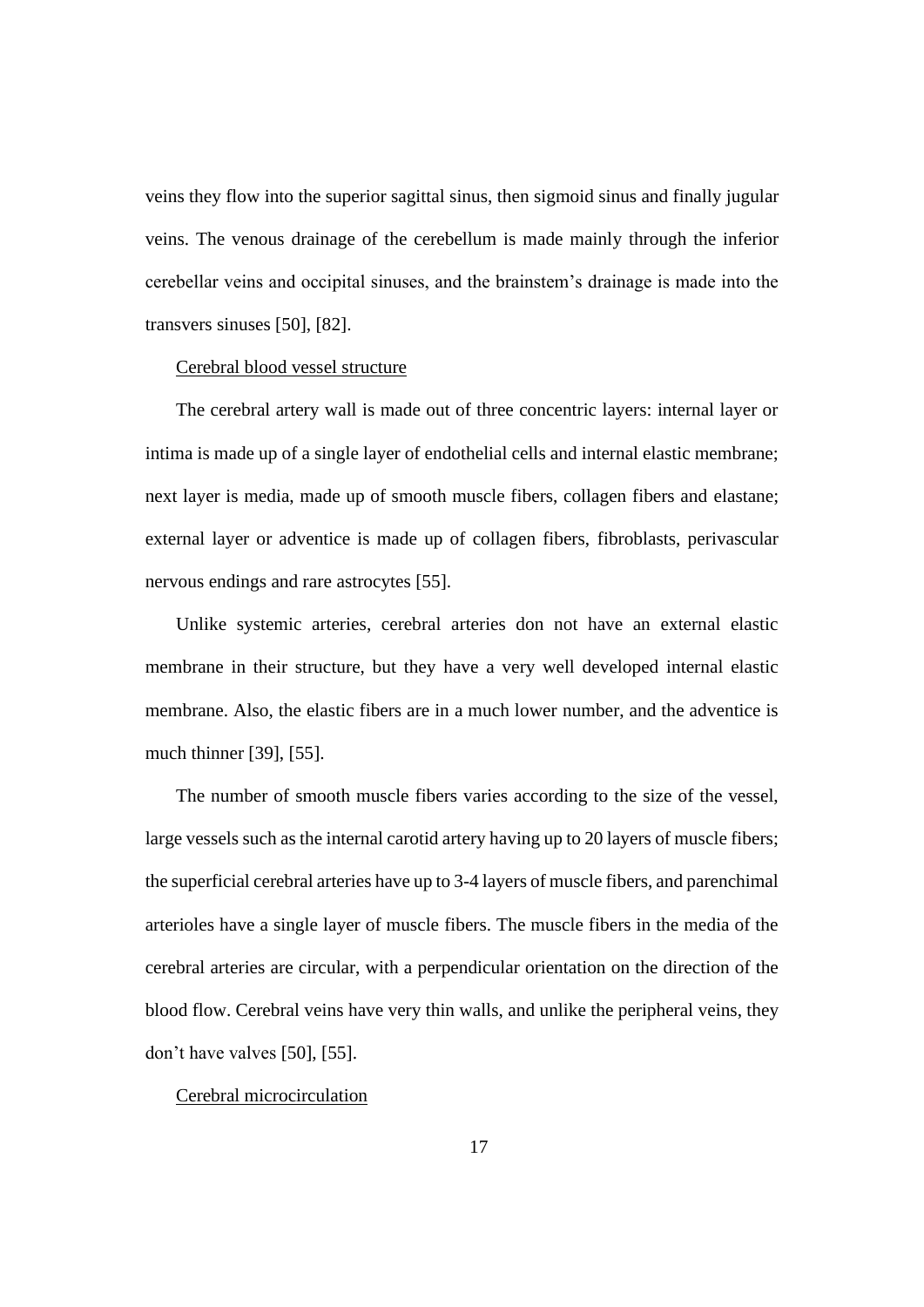The capillary network is made up of a dense network of small sized vessels, interconnected, with highly specialized endothelial cells, without smooth muscle fibers [13].

Total length of the human brain capillaries is approximately 640 km [13].

This capillary network is the main place where nutrient and oxygen exchange takes place. In the brain, practically all the capillaries are permanently perfused, and it was estimated that nearly every neuron in the brain has its own capillary, proving once more the interdependence between the neuronal and the vascular compartments [102].

The intravascular pressure gradient between the precapillary arteriole and postcapillary vein is the main regulating element of the capillary blood flow. The arteriolar dilatation increases the microvascular pressure gradient and, this way, the capillary blood flow. So, the flow alterations at capillary level are obtained through flow alterations and microvascular pressure alterations at the arteriolar level [102].

The movement speed of the red blood cells in the capillary microcirculation is incredibly high (about 1mm/sec) and heterogenous (from 0,3 to 3,2mm/sec). This heterogeneity ensures an efficiency of the oxygen transportation to the neuronal tissue, tissue that has increased metabolic necessities with important fluctuations [96].

In physiological conditions, the capillary density in the brain varies according to the area in the brain and its metabolic necessities (the capillary density is higher in the grey matter than in the white matter). Certain pathological, physiological or environmental circumstances can influence a change in the capillary density. For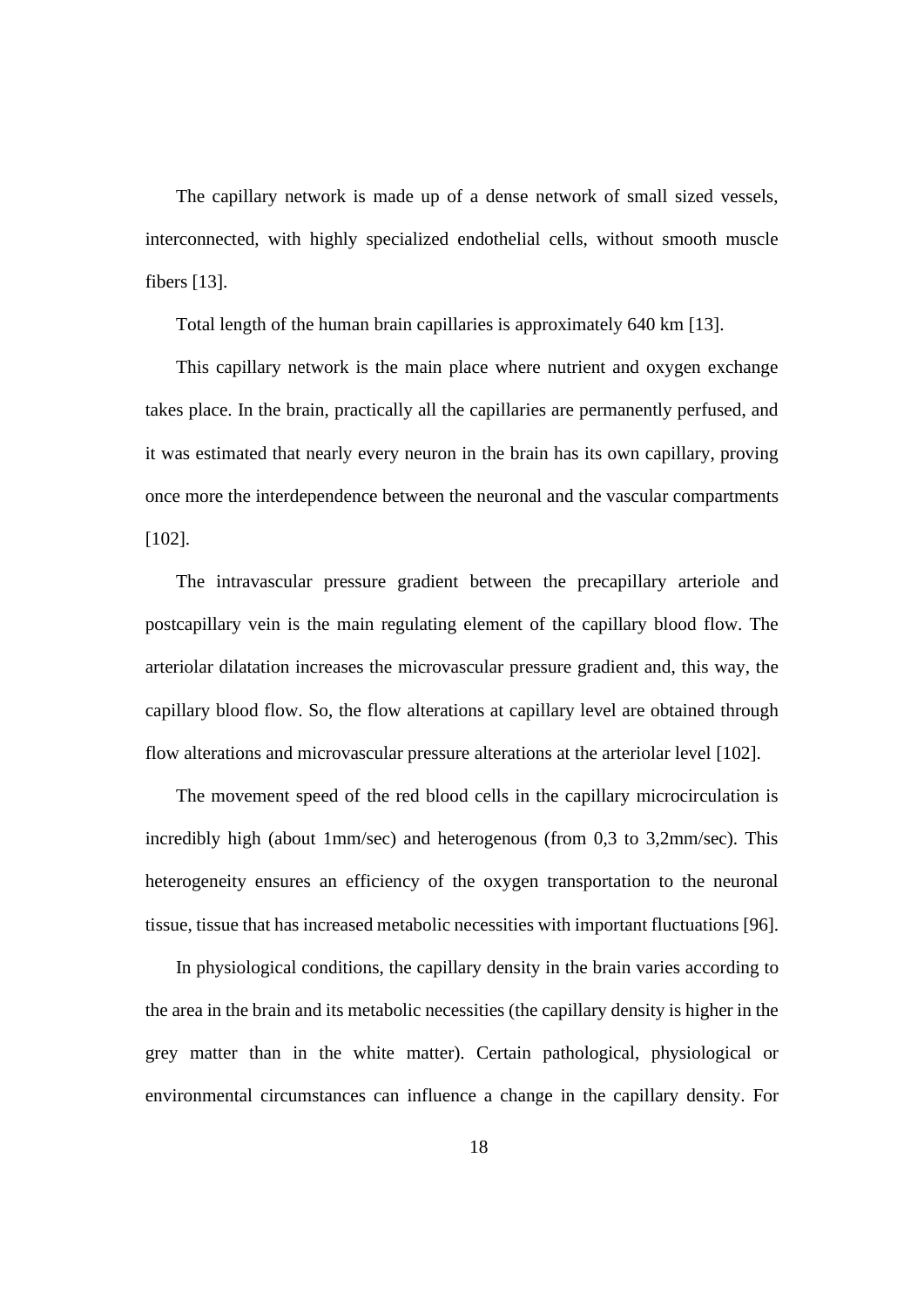example, chronic hypoxia leads to an increase in the capillary density through some angiogenesis mechanisms activated by a decrease in the oxygen pressure (ex. HIGF1 and VEGF) – the capillary density is doubled in 1 to 3 weeks of chronic exposure to hypoxia. This adaptive growth of capillary density in chronic hypoxia leads to an increase in the cerebral blood flow and balance to oxygen pressure at tissue level [14], [100].

Hypertension can affect the capillary density in the brain. In a similar matter to the effects it has on the peripheral circulation, hypertension can cause a decrease in the number of capillaries and the inhibition of angiogenesis [83].

The structure of the cerebral capillaries is also unique, compared to that of the systemic capillaries. The endothelial cells and the pericytes are incorporated in the basal lamina (with a thickness of approximately 30-40nm), which has type IV collagen, proteoglycans, laminin, fibronectin and other extracellular proteins. The cerebral capillary endothelium's basal lamina is continuous and has astrocytic terminations surrounding the capillaries. The astrocytes have a significant influence over the capillary function – the regulation of cerebral blood flow, maintaining the ionic and water balance and is a direct interface with the neurons ([9], [40], [57]).

Although the blood brain barrier properties are given by the tight junctions of the endothelial capillary cells, an important role in it efficient functioning is taken by its other components – basal membrane, pericytes, astrocytes and neurons ([9], [40], [57]).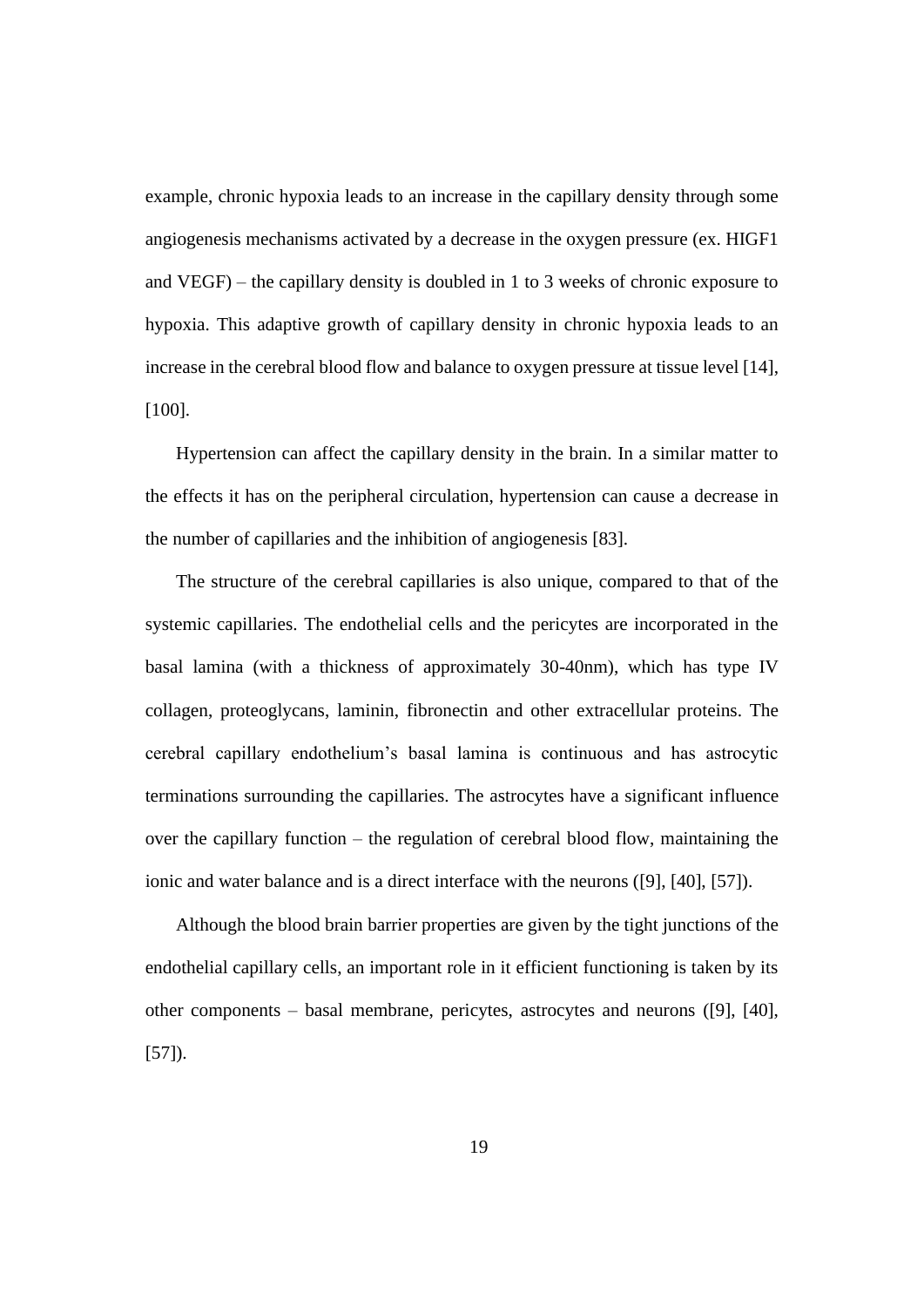There are multiple connections between all these cells and elements of the bloodbrain barrier, known as a neurovascular unit. Treating these elements as a unit is important for understanding the processes that cause bleeding, vasogenic edema, infections and inflammation. The neurovascular unit can represent the main element of dysfunction; in other cases, such as atherosclerosis, large arteries are mainly affected, and hypertension affects all vascular segments ([9], [40], [57]).

#### **Arterial pathology**

Taking into account the vital role of circulation, it is obvious that every alteration of the vessel's diameter will cause an alteration of the tissues it feeds.

To what concerns the cardio-cerebro-vascular system, any change in the carotids, vertebral of basilar arteries will cause a cerebrovascular disease.

#### Carotid stenosis

Carotid stenosis represents a progressive narrowing of the vessels' lumen following a process called atherosclerosis. This process consists of the formation of atheromatous plaques on the vascular wall, plaques made up of cholesterol, other lipids, fibers and calcium. These plaques, as they increase in dimension, they cause the narrowing of the vascular lumen and a decrease of blood flow at this level [26], [39].

The arterial wall will have an irregular surface, which will facilitate the formation of thrombi which can completely occupy the vessel's lumen or they can break and migrate into the blood flow, causing the occlusion of smaller sized vessels [39].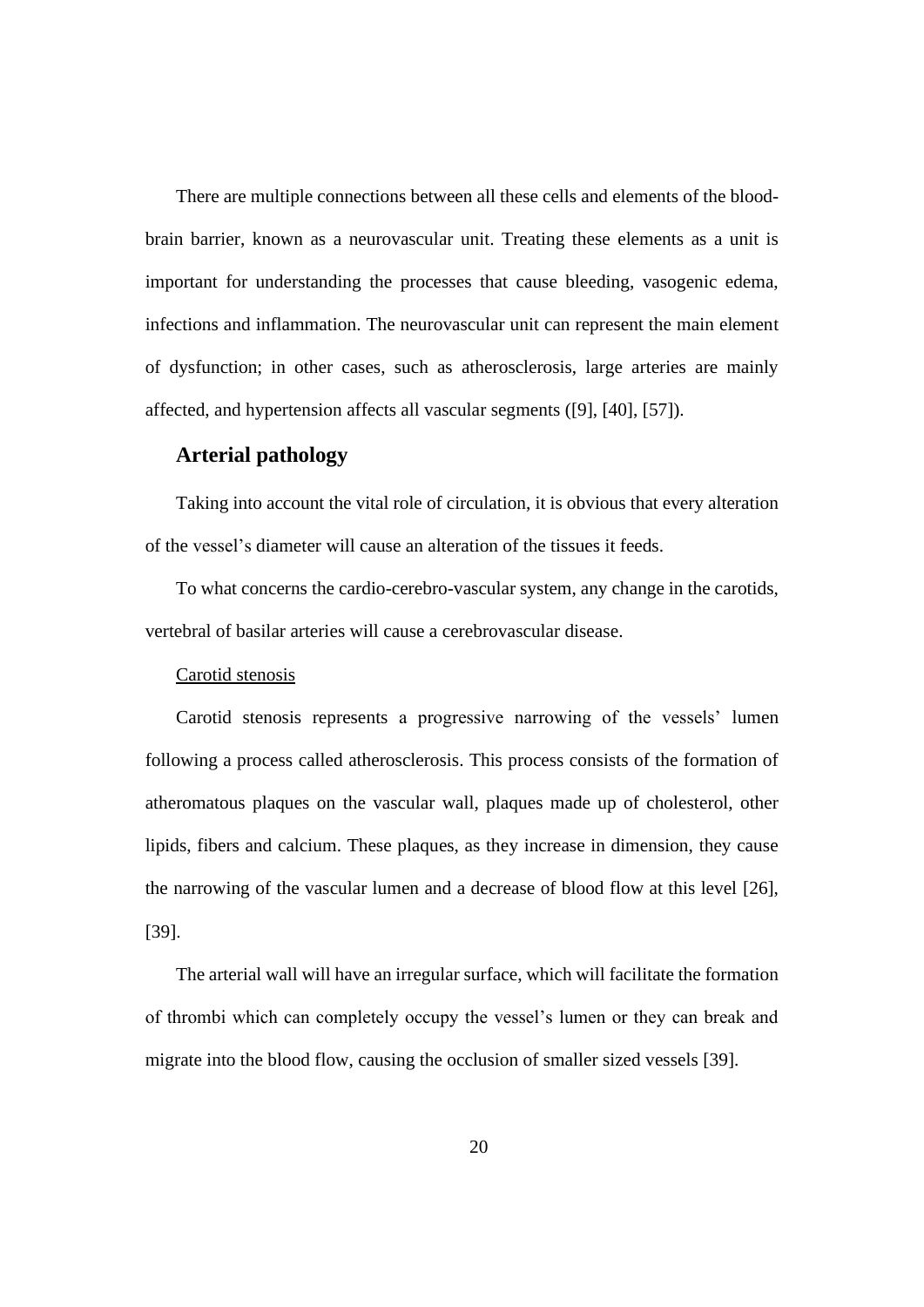The presence of an atheromatous plaque on the carotid can cause a cerebrovascular event not just by its prothrombotic effect, but by the plaque's instability. The blood will flow turbulently, at a high speed, which will determine the break of small pieces of the plaque, which will migrate into the blood flow and cause the occlusion of small vessels [39].

The atheromatous plaques will form mostly at the carotid bifurcation, but they can form at any level.

Besides this narrowing of the lumen caused by the formation of atheromatous plaques, the atherosclerotic process causes a decrease in the elasticity of the arterial wall, which become more rigid [26], [39].

Risk factors for carotid atherosclerosis are high blood pressure, diabetes, high cholesterol, smoking, obesity [26].

From a clinical point of view, carotid stenosis can be asymptomatic or symptomatic. The clinical signs of a corotis stenosis can be transient ischaemic attacks or even ischaemic strokes [26].

The evaluation of carotid stenosis can be done by various invasive and noninvasive methods:

• CTA: non-invasive method using X rays and offering detailed images of anatomical brain structures. This method implies injecting an intra-venous contrast agent to facilitate the visualisation of carotid and cerebral arteries. This type of investigation offers the best overall image of both brain tissue and blood vessels.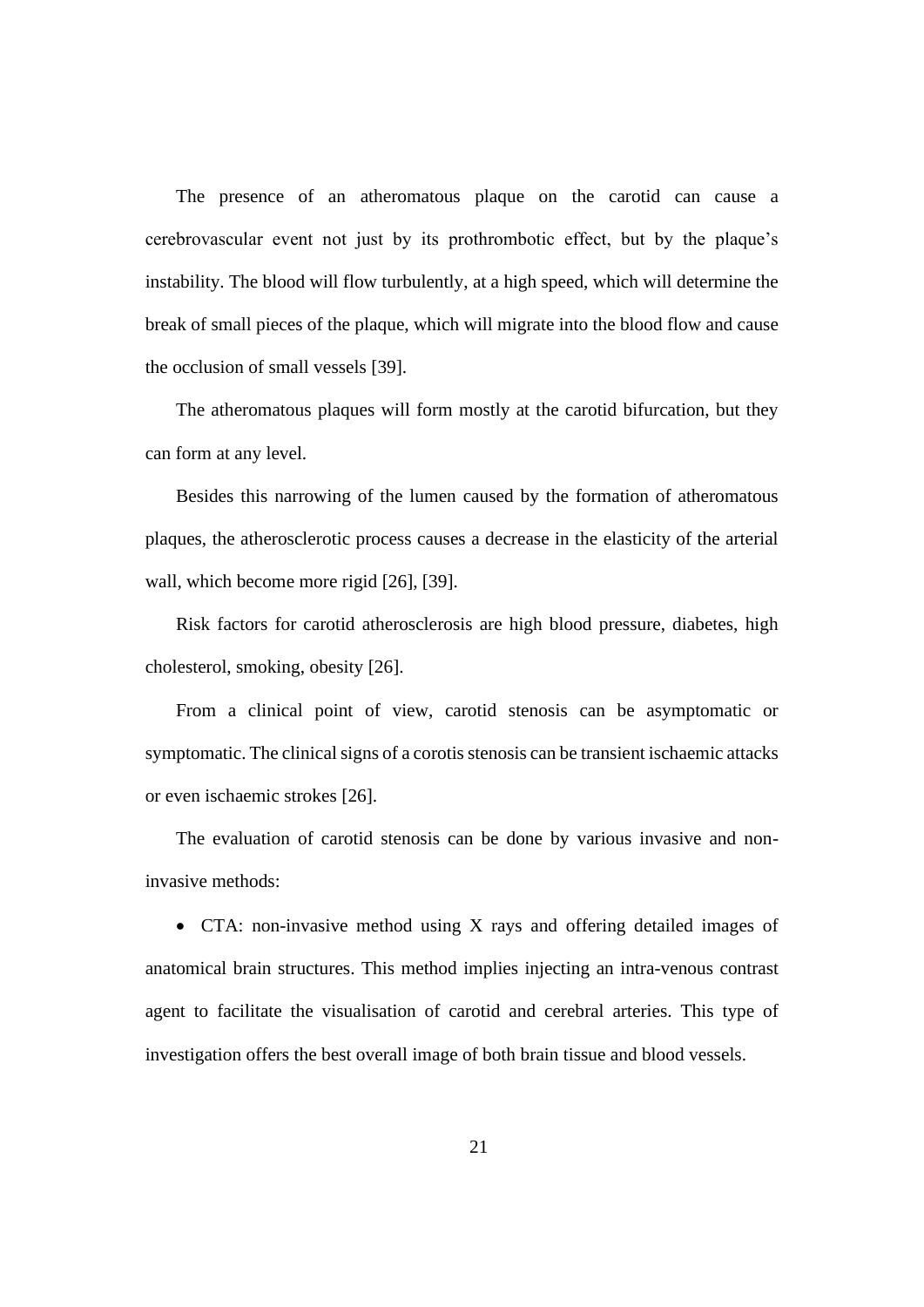• MRA: non-invasive method, similar to CTA, without the side effect of irradiation. The visualisation of blood vessels is possible by using an intra-venous contrast agent. MRA offers a higher quality of the images of the brain tissue.

• Angiography: minimal invasive investigation, allowing the visualisation of blood vessels by injecting an intravenous contrast agent into the femoral artery and the use of X rays.

• Doppler ultrasonography: noninvasive, quick and accessible investigation, without any contraindications, which evaluates arterial blood flow by the use of ultrasounds. This type of investigation allows, besides evaluating the degree of stenosis, the evaluation of the atheromatose plaque itself (stable/unstable), and of the blood flow type.

#### Ultrasonographic investigation of the carotid and vertebral arteries

Accessibility, low costs, non-invasiveness and the absence of contraindications for the use of ultrasonography in the evaluation of the carotid and vertebral arteries, together with perfecting the methods and the devices used in the last decades makes this investigation very useful in the evaluation of patients with cerebrovascular disease.

Besides its use in establishing an etiology for ischaemic strokes, ultrasonography can be used as a screening and monitoring method for the patients with risk factors for developing atherosclerosis.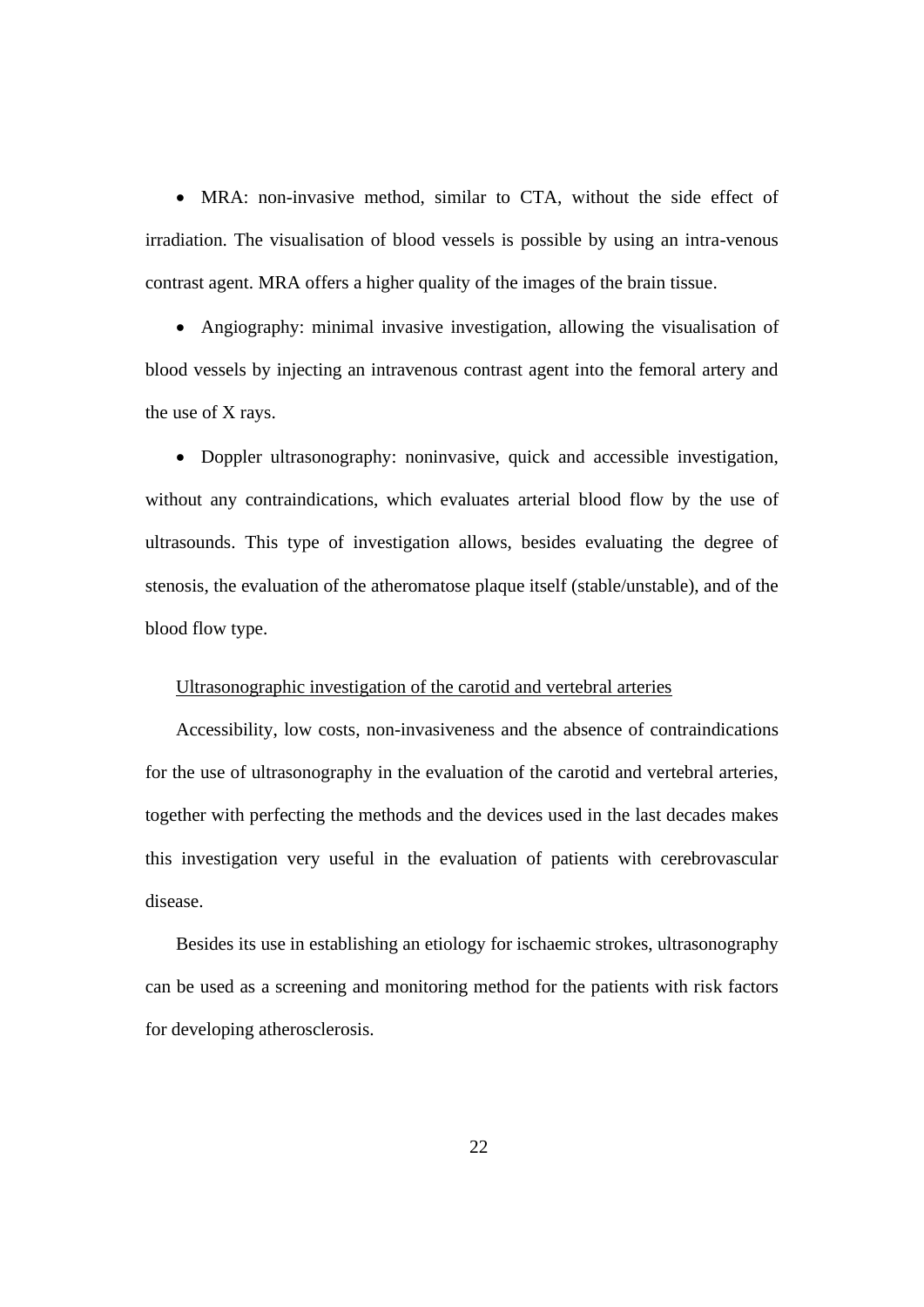Blood flow respects the laws of fluid mechanics. Applying a mathematical model in this case is difficult, because of the geometric complexity and the non-linear behaviour of the blood vessels. Even so, we can use certain algorithms for determining values of blood flow speed at vascular level and the type of blood flow [45].

In the evaluation of carotid and vertebral arteries the following medium values are used: medium diameter of the common carotid artery is 6,5mm, medium speed at the center of the vessel is 0,75m/sec during the systole and 0,25m/sec in the diastole. The blood can have a laminary flow (regular flux) or a turbulent one (the fluid is led by its own weight and presents variations in speed) [45], [23].

For the ultrasonographic evaluation of the circulatory system we use two physical principles: the Doppler effect – for the study of circulatory speeds and the reflection of pulsing echoes for visualising the vascular structures. By combining these two principles we have been able to perfect the Doppler ultrasonography. By coding the Doppler signal into different colors, we have made it possible to receive a visual information of the blood flow at the same time as visualising the vascular structures. The measurement of the stenosis degree can be done by using spectral and speed information [45].

The investigation is conducted with the patient on its back. Examining the carotid territory means examining the common, internal and external carotid arteries and the ophthalmic artery, and examining the vertebra-basilar territory means examining the vertebral and subclavicular arteries. The recognition of blood vessels during the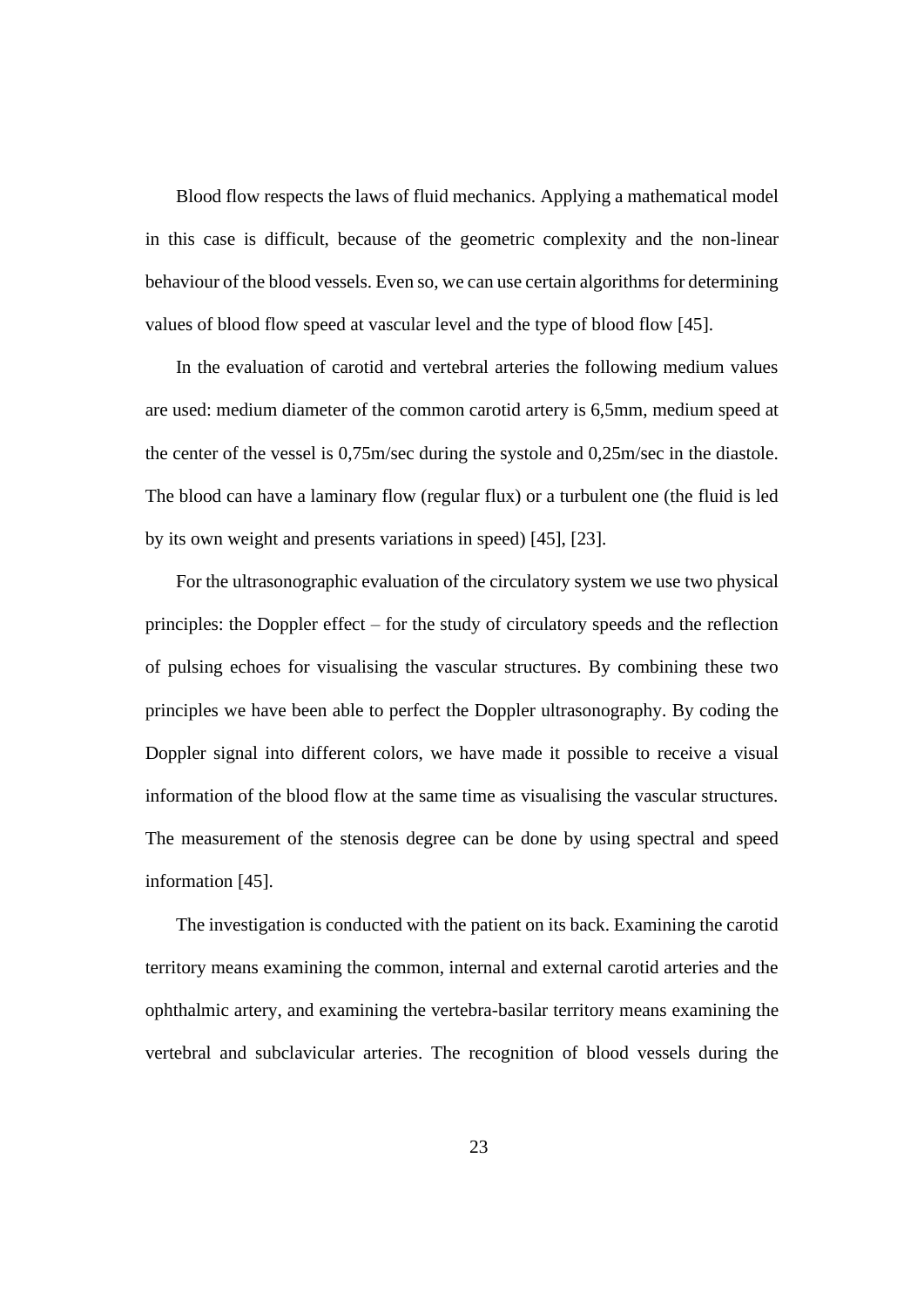exploration is possible based on the topography and the acoustical characteristics of the ultrasonographic signal [45], [23].

The semiology of the Doppler investigation has a topographical component (signals will be analised compared to the lesions) and an analytical component (describing speed and flow alterations).

The topographical semiology takes into account the obstacle signals – it evaluates the obstacle standing in the way of blood flow, direct signals – alterations of speed correlated with the lesion and amortization signs – speed alterations after the lesion. Speed alterations will always be compared to the values of the opposing carotid artery [45].

Pathological alterations are the following:

• Upstream signals: decrease in diastolic speed – decrease of downstream resistance (arterio-venous fistula, vasodilation), and its increase – increase of downstream resistance (tight stenosis, occlusion) ([23], [45], [64]).

• Direct signals – acceleration (localised speed increase), turbulence (low frequencies spectrum), lack of signal [23], [45].

• Downstream signals – are present in situations of reversal of blood flow direction, in the arterial segments which are not perfused in a physiological direction [23], [45].

The speed alterations turn up only if the internal carotid stenosis is higher than 65%.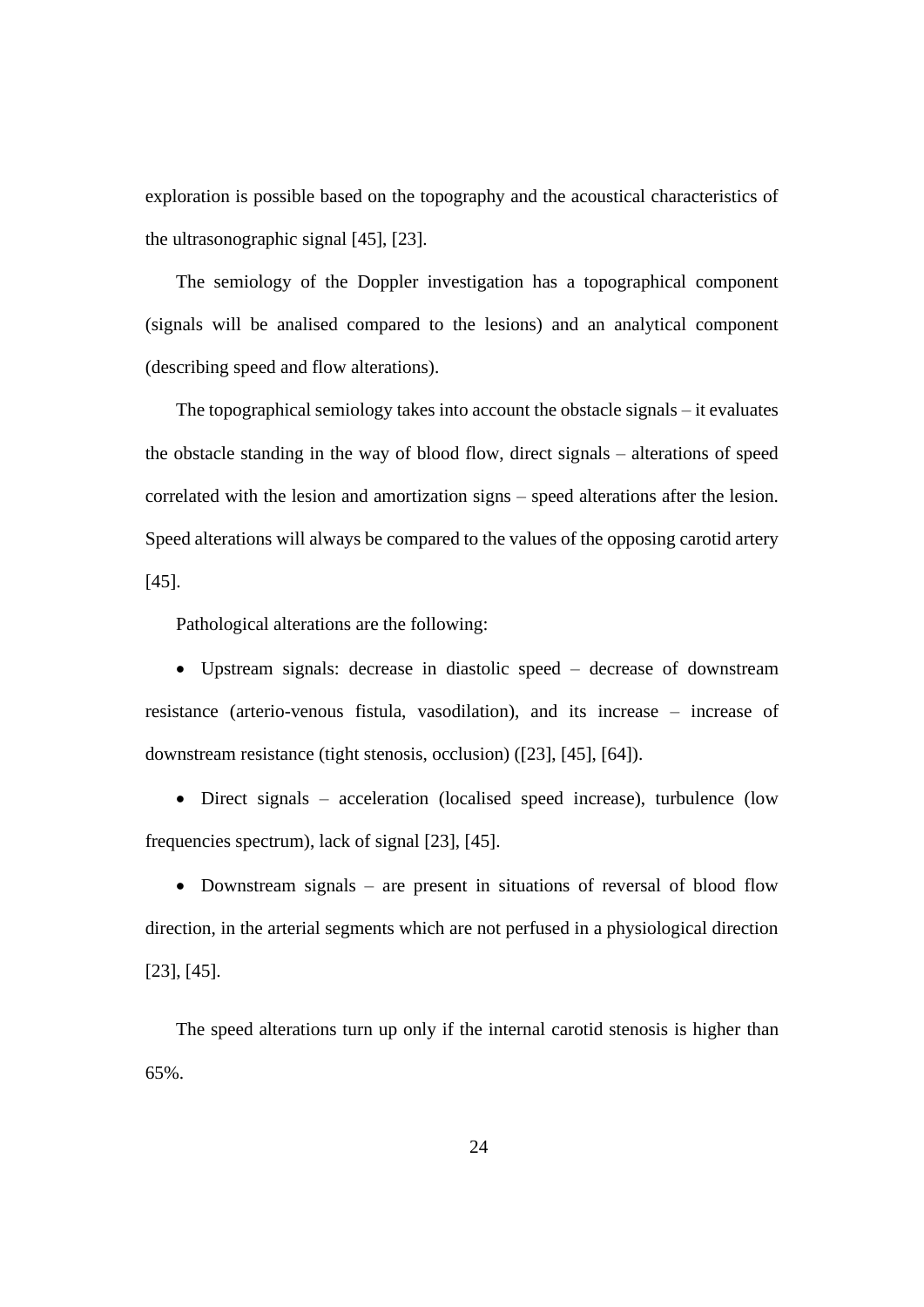If the stenosis is between 65% and 75%, the increase in the blood flow speed is the only sign of stenosis. Before establishing the diagnosis of carotid stenosis, we have to rule out other causes of increased blood flow speed (fibromuscular dysplasia, aneurisms, other side carotid occlusion) and we will take into account the diameter of the other side carotid artery and the speed at that level ([23], [45], [64]).

Carotid stenosis higher than 75% associate with increased speed and downstream turbulence. Tight stenosis will always associate increased speed, turbulence and flow alterations in the ophthalmic artery ([23], [45], [64]).

In the case of a very tight stenosis, pseudo-occlusive, the resistance index in the carotid arteries on the same side as the stenosis will be increased ([23], [45], [64]).

The internal carotid artery occlusion is set in case there is no Doppler signal at that level and we find indirect obstacle signals on the carotids. This diagnosis needs confirmation by and angiographic investigation.

The common carotid artery stenosis is recognised by a local increase in speed. If the stenosis is tight, it will associate a decrease in speed in the internal and external carotid arteries on the same side [45].

External carotid artery stenosis is recognised by the existence of an increase in speed at its origin, associated with an increase in amplitude in the ophthalmic artery.

Ultrasonographic investigation of the vertebra-basilar

system is more difficult, especially because of the deep location of the subclavian and vertebral arteries, near bone structures which absorb the ultrasounds [45].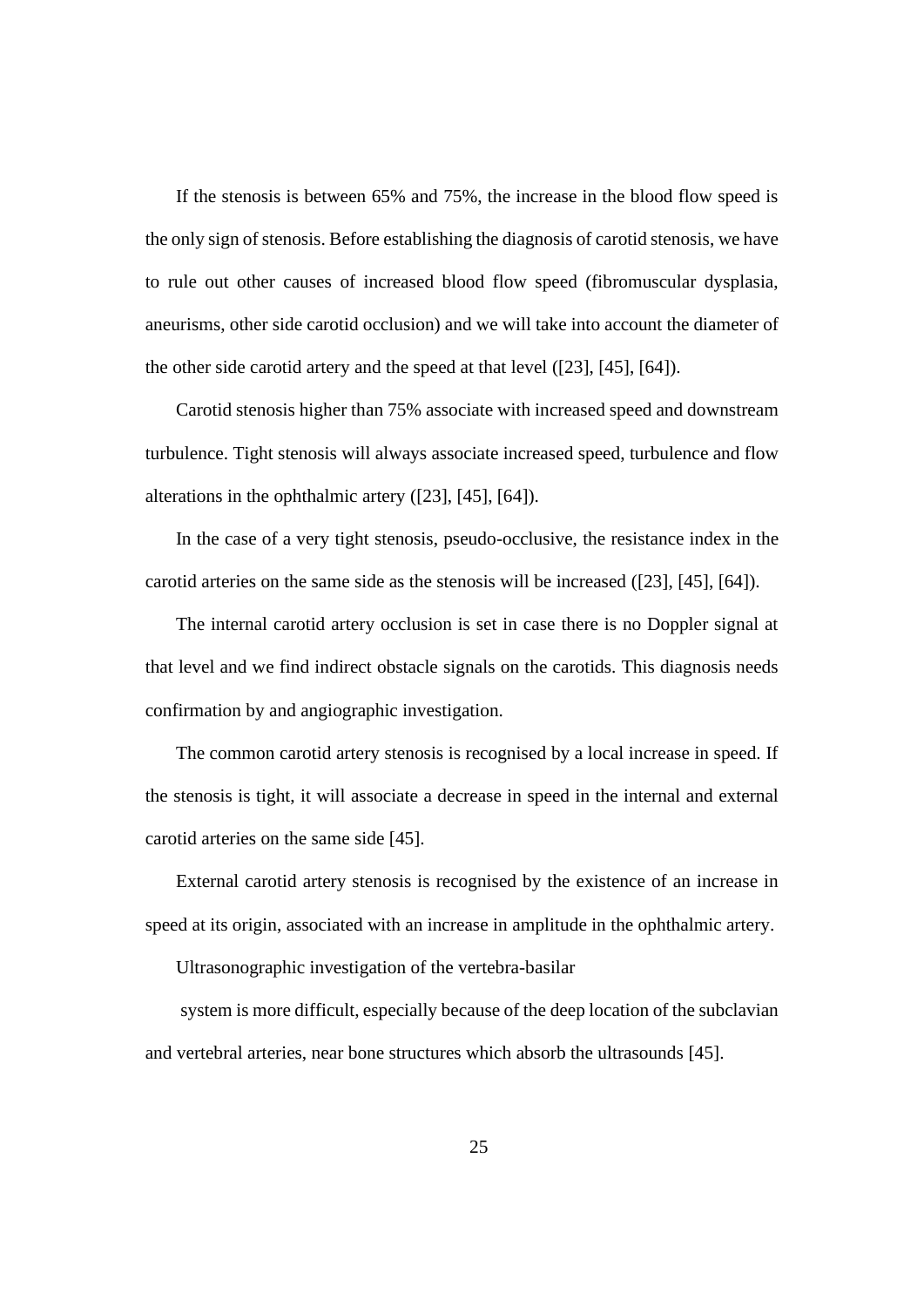Vertebral arterial will be visualized generally at the ostium and in their V3 retromastoidian segment [45].

Ostium stenosis is recognized by an increased speed associated with a protosistolic crease in V3 [45].

The occlusion of the vertebral artery must be differentiated from hypoplasia or agenesy, and for its recognition the entire cervical region will be analyzed for indirect signs (collateral circulation) [45].

The evaluation of the arterial wall will be done by the orientation of the ultrasound beam in a perpendicular position on the arterial surface of the wall and deep on the common carotid artery, calculating the distance between the lumen on the inside and an inecogenous line on the outside. The medium value of the internal carotid artery wall has to be under 0,6mm for a patient under 50. An increase in the wall thickness can be observed in patients over 50, with high blood pressure, diabetics, smokers and with increased cholesterol ([39], [45], [64]).

The diameter is measured in a transverse section of the common carotid artery, of the carotid bifurcation, of the internal carotid artery bulb.

Atheromatous plaques show up in the ultrasonographic investigation as a discontinuity between the parallelism of the arterial walls and the internal side of the lesion. The measurement of the plaque thickness is made in both longitudinal and transverse sections. The ecostructure of the plaques will be homogenous, heterogenous, hipoecogenous or hyperecogenous (calcified) [64].

A plaque may become complicated with the following: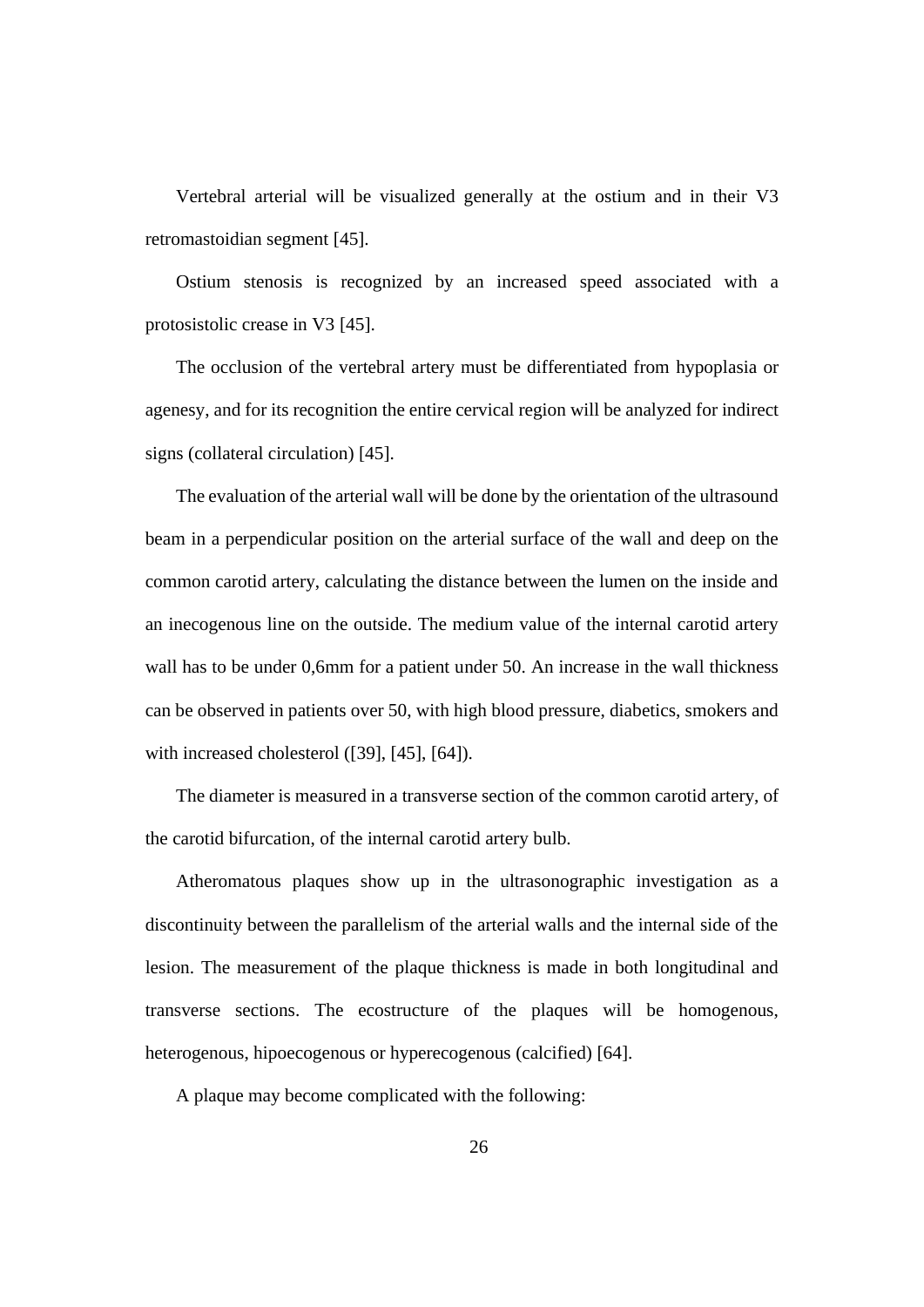• Hemorrhage under the plaque – inecogenous area between the wall and the plaque [64]

• Hemorrhage inside the plaque – hypoecogenous area with clear margins, inside the plaque [64].

• Ulceration – difficult to identify and evaluate [64]

The stenosis degree will be evaluated in a transverse section, where the stenosis is most significant. It is difficult to appreciate if the stenosis is tight or calcified. The hypo and isoecogenous stenosis will be evaluated by calculating the report between the residual section and the entire surface of the vessel.

#### Ultrasonographic investigation of the intracranial vessels

The evaluation of the patient with cerebrovascular implies not only the evaluation of the carotid and vertebral arteries, but also the evaluation of the intracranial vessels.

Transcranial Doppler represents a quick, accessible and non-invasive method of evaluating intracranial vessels. It is currently used not only for the study of vasospasm in the subarachnoid bleeding, but also in the evaluation of intracranial arterial stenosis, hemodynamic blocks, arterio-venous malformations.

It evaluated the main intracranial vessels by placing the probe over the bone areas of the skull (windows).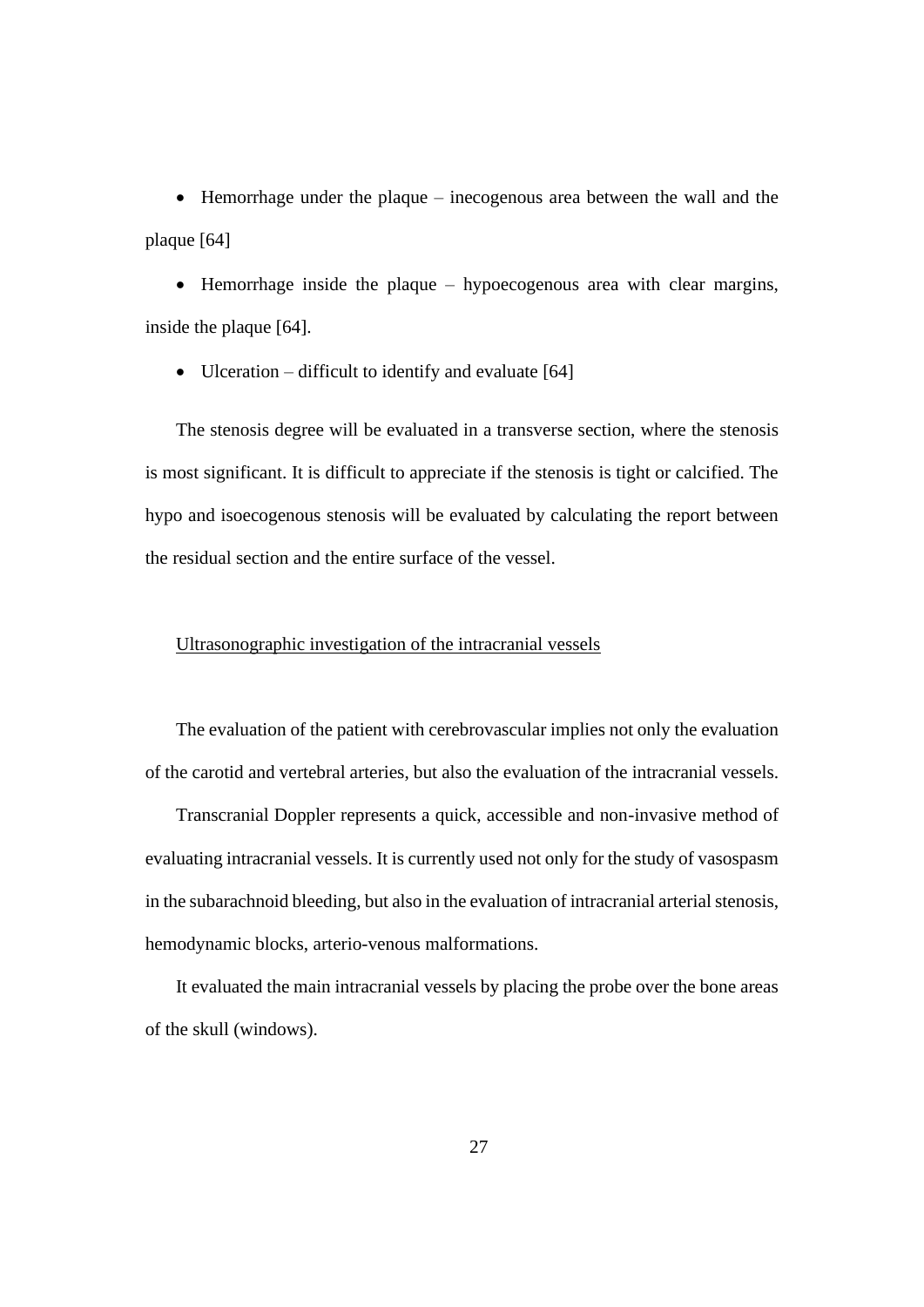The temporal approach, above the zygomatic arcade and behind the orbital rebord offers access to the examination of the proximal segments of the medial, anterior and posterior cerebral arteries (M1, A1, P1) and anterior and posterior communicating arteries [45].

The suboccipital approach, between the occipital bone and the posterior processus of the first cervical vertebrae offers access to the examination of the intracranial vertebral arteries (V4) and of the basilar artery [45].

The transorbitary and transocular approach, by placing the probe above the closed eyelid allow access to the carotid and the ophthalmic artery at its origin [45].

No matter the approach, the identification of the artery is made by its depth compared to the probe, with the direction of the ultrasound beam and the direction of the flow.

The diagnosis of intracranial stenosis and/or occlusions is made by associating multiple signs – accelerated flow compared to the other side, turbulent flow (with a decrease in systolic frequencies), the luminosity increases phenomena in low frequencies [23], [45].

Transcranial Doppler is the only non-invasive method that allows the continuous monitoring of intracranial circulation.

During the carotid endarterectomy procedure, we can evaluate the tolerance of the carotid clamping and we can take a decision of passing to a shunt, when the circle of Willis does not allow a proper conservation of the sylvian territory perfusion. The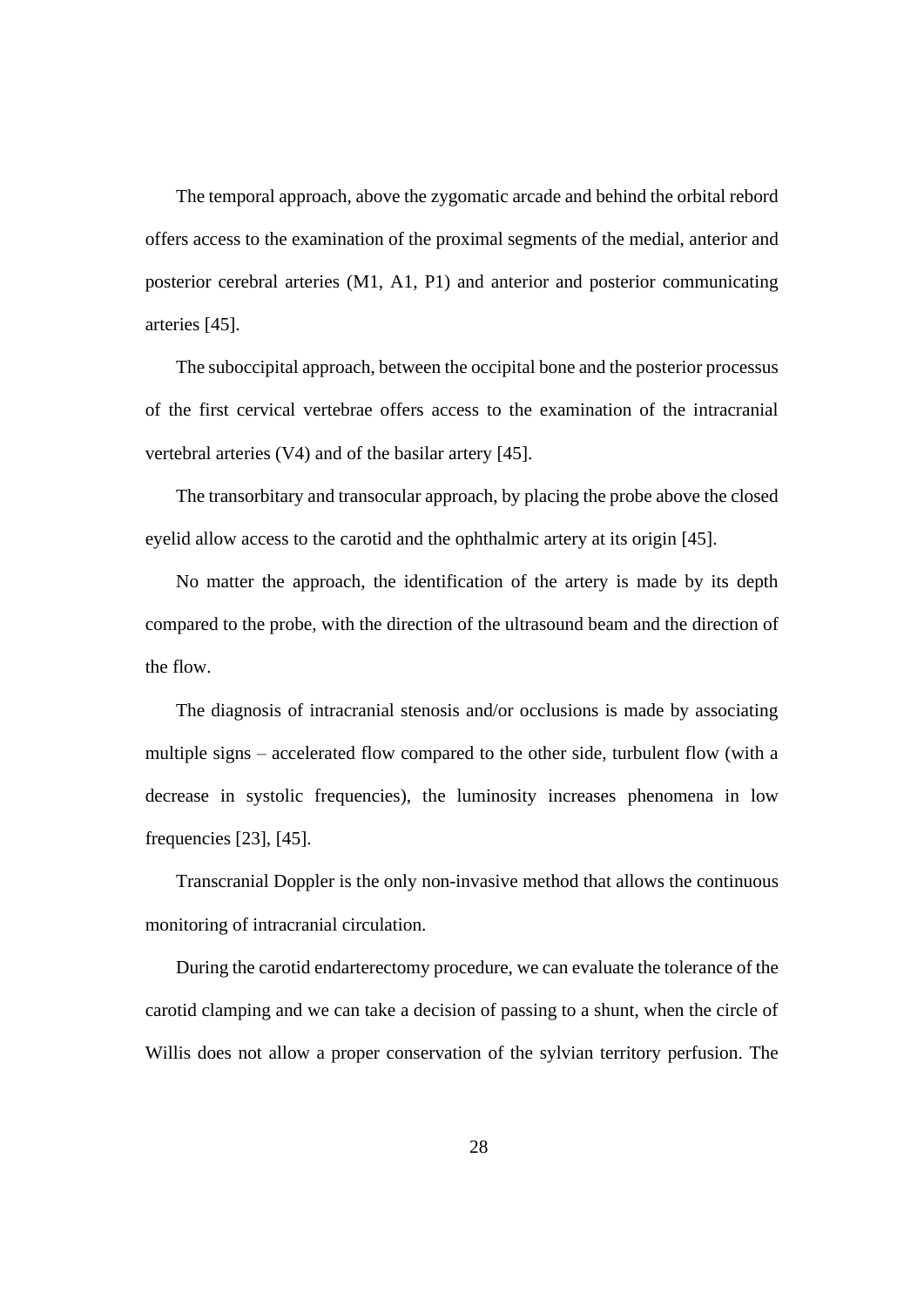monitoring of the sylvian flow can prevent the installation of a cerebral ischaemia by hypoperfusion (if a residual flow of 0,3m/sec is maintained) [23], [45].

The high incidence of the cardiocerebrovascular pathology has determined a perfection of the evaluation methods, in order to determine the etiology of the vascular event and a prognosis after such an event.

At the same time, the evolution of modern medicine towards prophylactic medicine has led to the development of non-invasive and accessible methods of screening for patients at risk of developing a vascular event.

The ultrasonographic investigation of the carotids and vertebral arteries is now part of the evaluation of a patient who has suffered a cardiocerebrovascular event such as a stroke. This type of investigation allows the detection of intra and extracranial lesions of the cervical and cerebral vessels and a proper evaluation of the impact they have on the cerebral circulation, as well as an evaluation of the carotid atherosclerosis.

For patients with a symptomatic internal carotid artery stenosis the ultrasonographic investigation sets the lesion type and its degree, evaluates the impact on the cerebral hemodynamics and can be used as a starting point in monitoring its evolution [23].

For the symptomatic patient with a transient ischaemic attack, the ultrasonographic investigation will be an emergency investigation and can show multiple situations that allow a clinical and therapeutic approach with the lowest risk for the patient. For example, if it shows an occlusion of the internal carotid artery, it will lead to the avoidance of the angiographical risk for a patient who will benefit